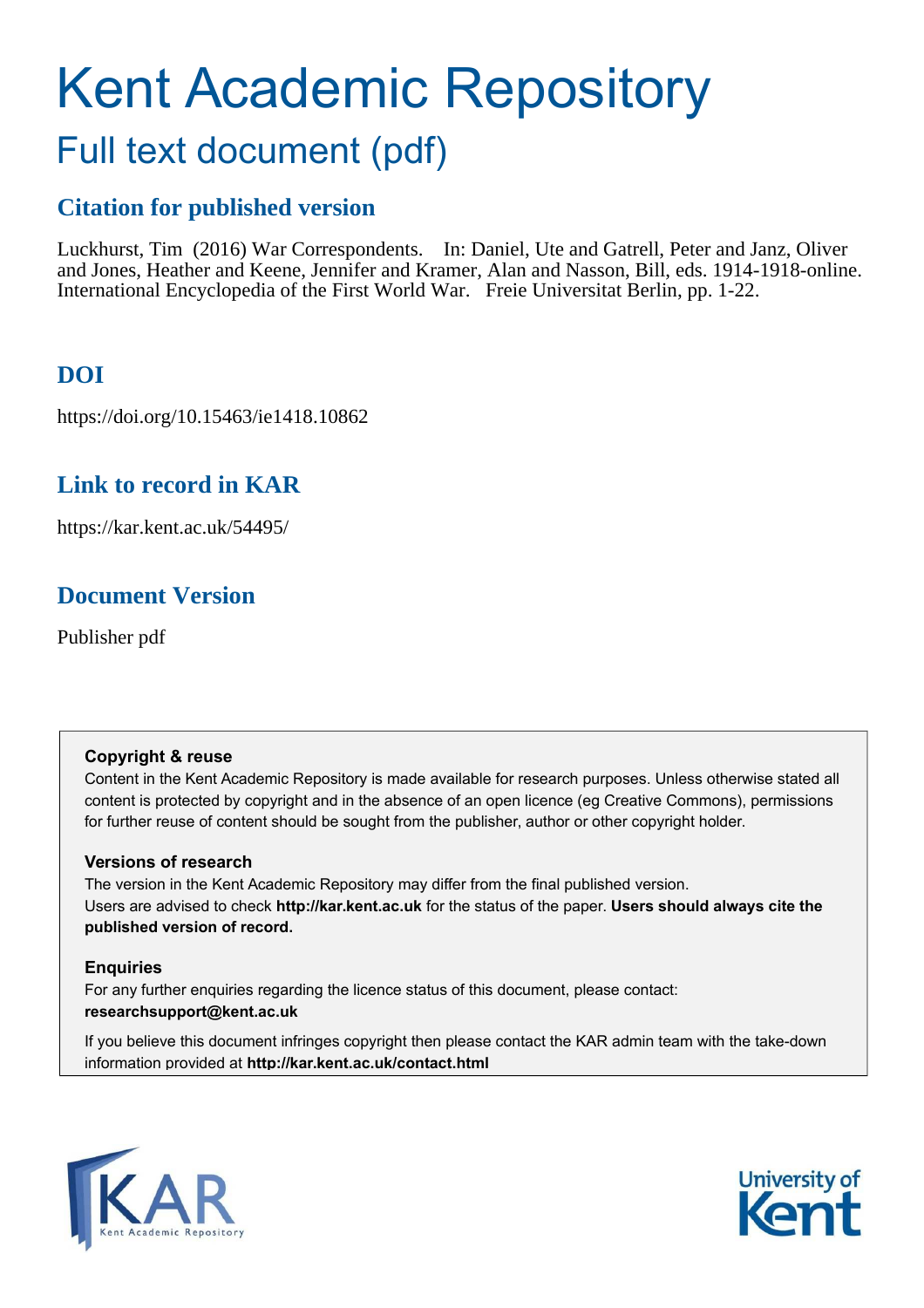

## **War Correspondents**

Tim Luckhurst

#### <span id="page-1-6"></span>**Abstract**

<span id="page-1-4"></span><span id="page-1-1"></span>At its outbreak, newspapers in the Allied and neutral democracies hoped to present vivid descriptions of the First World War. They were soon frustrated. Censorship obstructed the adventurous style of war reporting to which readers had grown accustomed. Belligerent governments wanted journalists to encourage enlistment and maintain home front morale. Many newspapers in Britain, France and America were content to behave as patriotic propagandists. All were constrained by rules and circumstances. War correspondents downplayed misery and extolled victory. Soldiers found their behavior hard to forgive. War reporting promoted the belief that newspapers could not be trusted to tell the truth.

## <span id="page-1-5"></span>**Table of Contents**

- <span id="page-1-8"></span><span id="page-1-7"></span><span id="page-1-3"></span><span id="page-1-2"></span>1 [Introduction](#page-1-0) 2 [August 1914](#page-1-1) 3 [Stopping the Supply](#page-1-2) 4 [Orchestrated Coverage](#page-1-3) 5 [Everybody Doing Gallant Deeds](#page-1-4) 6 [Censorship and Self-Censorship](#page-1-5) 7 [Journalists and Propaganda](#page-1-0) 8 [Conclusion](#page-1-6)
- 
- 9 [Notes](#page-1-7)

#### <span id="page-1-0"></span>**1. Introduction**

It is widely held that war correspondents produced an over-optimistic depiction of trench warfare between 1914 and 1918 and that their work distorted civilian understanding of the conflict (among the proponents of this position are Christian Delporte, Martin Farrar, Niall Ferguson, Philip Knightley and Colin Lovelace). An alternative view, namely that correspondents depicted grim realities as accurately as possible within the formal and [informal constraints under which they operated, has recently earned attention. Stephen](http://editorial.1914-1918-online.net/smw/index.php/Project:Stephen_Badsey) Badsey argues that British war correspondents wrote "pen-portraits of the horrors of the trenches [that] were on occasion so vivid that [Field Marshall] Haig was moved to complain". $[1]$ 

British, French and American newspaper readers in 1914 expected war reporting to be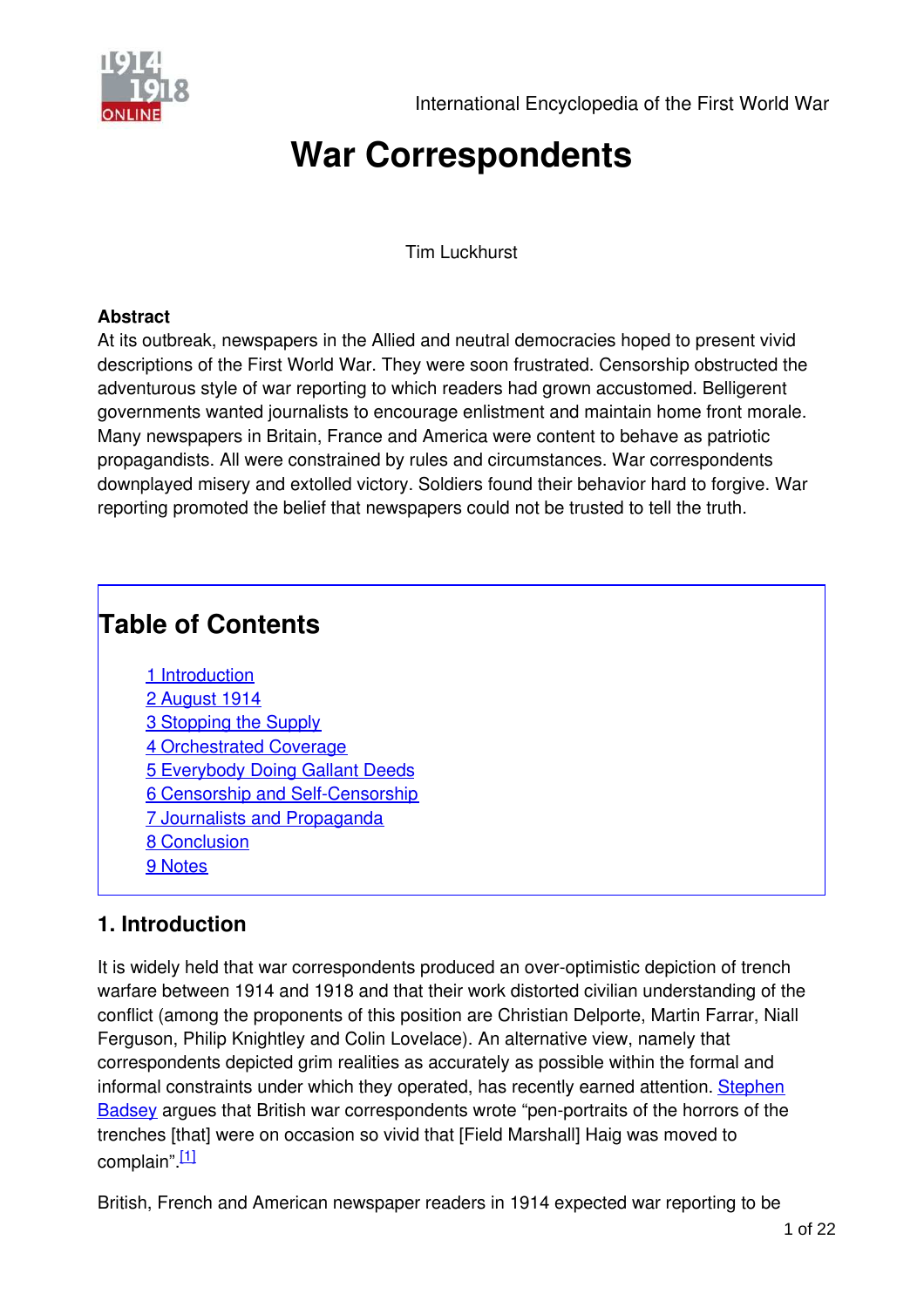

exciting and revelatory. In the second half of the  $19<sup>th</sup>$  century, technologies, including the electronic telegraph and [photography](http://editorial.1914-1918-online.net/smw/index.php/Photography), had transformed the coverage of news. Readers had experienced the consequences in coverage of the Crimean War (1853-1856), American Civil War (1861-1865) and Franco-Prussian War (1870-1871). In these conflicts, professional correspondents travelling independently had eclipsed serving soldiers as sources of reporting from the front. Moreover, by the end of the 19<sup>th</sup> century, the work of pioneers such as William Howard Russell (1821-1907) of *The Times* and Archibald Forbes (1838-1900) of London's *Daily News* had generated a tradition of bold, adventurous [journalism](http://editorial.1914-1918-online.net/smw/index.php/Press-Journalism) capable of attracting readers and, occasionally, speaking truth to power. The [Japanese decision to ban American correspondents from the front during the Russo-](http://editorial.1914-1918-online.net/smw/index.php/Russian-Japanese-War)Japanese War of 1904-1905 had done little to reduce expectations. The war correspondent was a glamorous figure until the First World War saw this model of heroic, independent reporting severely curtailed.

Between 1914 and 1918, war correspondents ceased to be autonomous observers of conflict and learned to work within a set of laws and conventions that encouraged them to write pro-war [propaganda](http://editorial.1914-1918-online.net/smw/index.php/PropagandaMedia_in_War_Politics). The British journalist Sydney Moseley (1888-1961) described it as a time when war correspondents' "wings were so clipped by the authorities and the censors that they seldom fluttered to the front line. And their most magnificent flights were flights of rhetoric or pure fancy".[\[2\]](#page-2-0) Philip Gibbs (1877-1962) of the *Daily Chronicle* wrote after the war:

We identified ourselves absolutely with the Armies in the field. We wiped out of our minds all thought of personal scoops and all temptation to write one word which would make the task of officers and men more difficult or dangerous. There was no need of censorship of our despatches. We were our own censors.<sup>[\[3\]](#page-2-1)</sup>

American reporter Frederick Palmer (1873-1958) observed: "There was not the freedom of the old days, but there can never be again, for the correspondent." $[4]$ 

<span id="page-2-4"></span><span id="page-2-3"></span><span id="page-2-2"></span><span id="page-2-1"></span><span id="page-2-0"></span>This article outlines how war correspondents who were able to visit the front worked between 1914 and 1918. It explores their relationships with soldiers and their involvement with state [propaganda.](http://editorial.1914-1918-online.net/smw/index.php/Propaganda_at_Home_and_Abroad) It identifies the themes and topics they did report, those which they were prevented from covering, and those which they chose not to touch. It argues that few correspondents were willing to report anything which might damage their country's war effort and even correspondents from [neutral](http://editorial.1914-1918-online.net/smw/index.php/Neutrality) countries lied by omission. Collectively, their work contributed to the creation, on the British, French and American home fronts, of a [mythologised](http://editorial.1914-1918-online.net/smw/index.php/Myths) version of the war. And, although the First World War is often described as the first [total war](http://editorial.1914-1918-online.net/smw/index.php/Controversy-Total_War), it was reported from an almost exclusively male perspective. The Americans Harriet Chalmers Evans (1875-1937), <sup>[\[5\]](#page-2-3)</sup> who reported from the trenches for Harper's Magazine, and Mary Roberts Rinehart (1876-1958),  $6$  who spent three months in 1915 in [Belgium](http://editorial.1914-1918-online.net/smw/index.php/Belgium) for the *Saturday Evening Post*, were immensely rare exceptions.

All correspondents were constrained by rules and circumstances. Some also felt powerful personal commitment to concepts of duty and obligation. This essay argues that these constraints combined to prevent correspondents fulfilling the duties ascribed to them by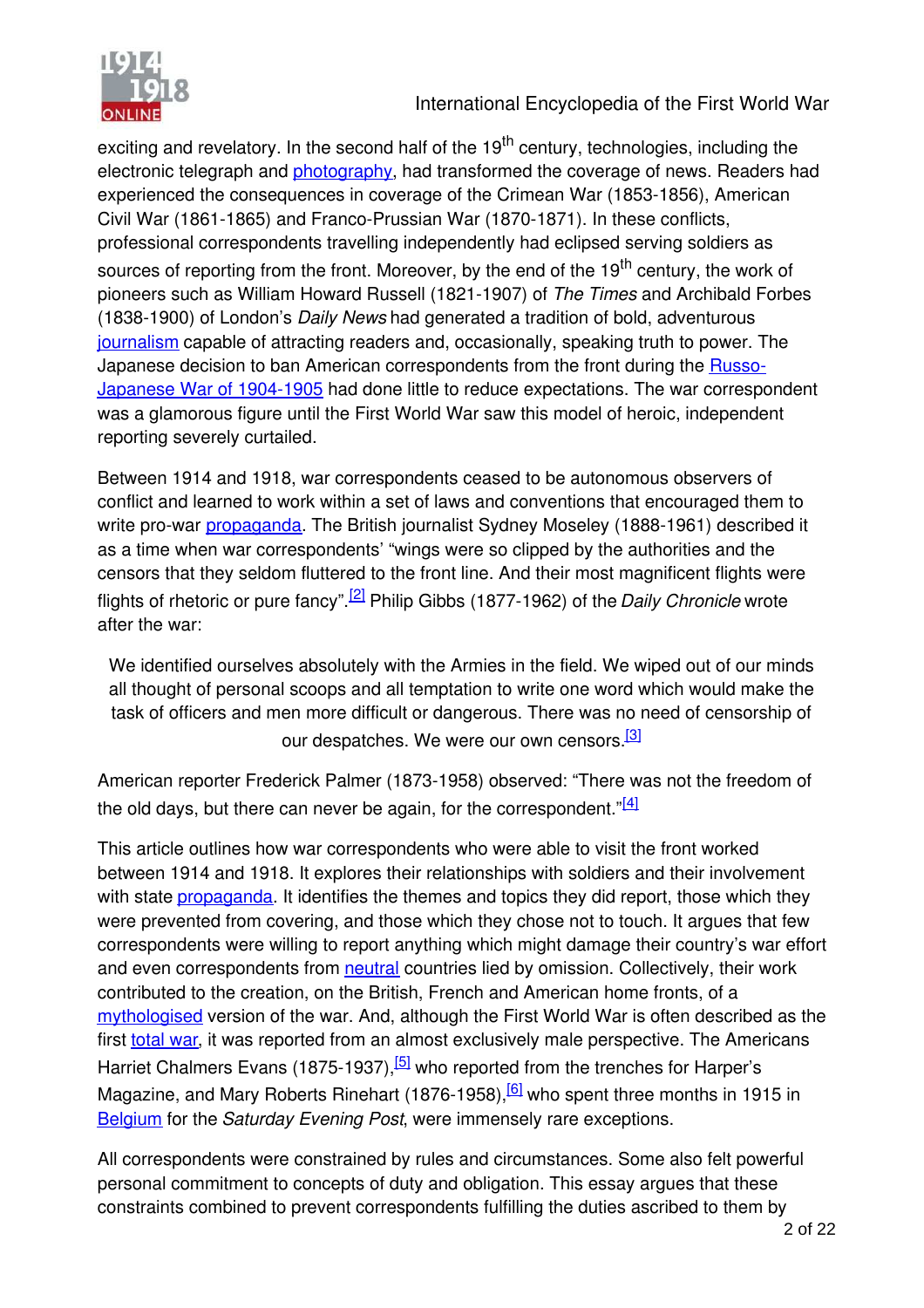

<span id="page-3-9"></span><span id="page-3-8"></span><span id="page-3-7"></span><span id="page-3-6"></span><span id="page-3-5"></span>liberal press theory. It defines these duties as those enshrined in the liberal ideal of a free press that, in 1914, was advanced as a justification for the freedom to publish in all the countries under scrutiny here. In contemporary theory, these ideals are described in Michael Schudson's "Things News Can Do For Democracy".<sup>[\[7\]](#page-3-0)</sup> The article also tests correspondents' broader obligation to record a reliable first draft of history. It argues that the war correspondents of 1914-1918 failed to "provide fair and full information so citizens [could] make sound political choices".<sup>[\[8\]](#page-3-1)</sup> They did not investigate the way in which [governments](http://editorial.1914-1918-online.net/smw/index.php/Governments,_Parliaments_and_Parties) and military high commands used power.<sup>[\[9\]](#page-3-2)</sup> They provided little analysis through which citizens at home could properly comprehend the war.<sup>[\[10\]](#page-3-3)</sup> They did too little to promote empathy with those who fought at the front.<sup>[\[11\]](#page-3-4)</sup> They did not record an accurate first draft.

## <span id="page-3-12"></span><span id="page-3-11"></span><span id="page-3-10"></span>**2. August 1914**

When war began in August 1914, governments and military commanders moved quickly to exclude reporters from the frontline. Field Marshall Lord Horatio Herbert Kitchener (1850- 1916), appointed Britain's secretary of war on 5 August, immediately banned all correspondents from the area surrounding the [British Expeditionary Force](http://editorial.1914-1918-online.net/smw/index.php/British_Expeditionary_Force). Three days later, newspaper editors received letters informing them of the creation of a press bureau that would supply them with official reports and censor correspondents' dispatches.<sup>[\[12\]](#page-3-5)</sup> Through a voluntary agreement negotiated in 1912, [British newspapers](http://editorial.1914-1918-online.net/smw/index.php/Press-Journalism_(Great_Britain_and_Ireland)) had already accepted voluntary self-censorship on security matters. The [Defence of the Realm Act](http://editorial.1914-1918-online.net/smw/index.php/Defence_of_the_Realm_Act_(DORA)) (DORA), passed on 8 August 1914, greatly increased the state's powers of restriction and control.<sup>[\[13\]](#page-3-6)</sup> Winston Churchill (1874-1965), Liberal First Lord of the Admiralty, expressed succinctly the [British government's](http://editorial.1914-1918-online.net/smw/index.php/Governments-Parliaments_and_Parties_(Great_Britain_and_Ireland)) hostility to the idea that correspondents should report from the frontline. "The best place for correspondence about this war will be London", he advised anxious newspaper editors, adding that it should be "fought in a fog".<sup>[\[14\]](#page-3-7)</sup>

From the very outset. [France](http://editorial.1914-1918-online.net/smw/index.php/France) made equally stringent efforts to obstruct frontline reporting. French commanders believed journalists had contributed to France's defeat in the Franco-Prussian War. They were determined not to let it happen again. The French war ministry established a bureau to censor military information on 3 August.<sup>[\[15\]](#page-3-8)</sup> Siege laws enacted in 1849 and 1878 were adapted to obstruct any reporting deemed detrimental to public order<sup>[\[16\]](#page-3-9)</sup>

<span id="page-3-4"></span><span id="page-3-3"></span><span id="page-3-2"></span><span id="page-3-1"></span><span id="page-3-0"></span>From the first minutes of the war, [Germany](http://editorial.1914-1918-online.net/smw/index.php/Germany) imposed rigid and efficient military censorship and allowed no newspaper correspondents to visit the front. The press law of 1874 gave the [government](http://editorial.1914-1918-online.net/smw/index.php/Governments-Parliaments_and_Parties_(Germany)) power to suspend press freedom during war and the government did not hesitate to use it.<sup>[\[17\]](#page-3-10)</sup> The semi-official [Wolff Telegraph Bureau](http://editorial.1914-1918-online.net/smw/index.php/Wolff_Telegraph_Bureau) was [German newspapers'](http://editorial.1914-1918-online.net/smw/index.php/Press-Journalism_(Germany)) sole source of war news and it cleared every word with the government.  $[18]$  News intended for civilian consumption was augmented by military spokesmen at press conferences conducted by staff officers. Serving soldiers working as officer correspondents supplied meticulously censored material from the frontlines.<sup>[\[19\]](#page-3-12)</sup>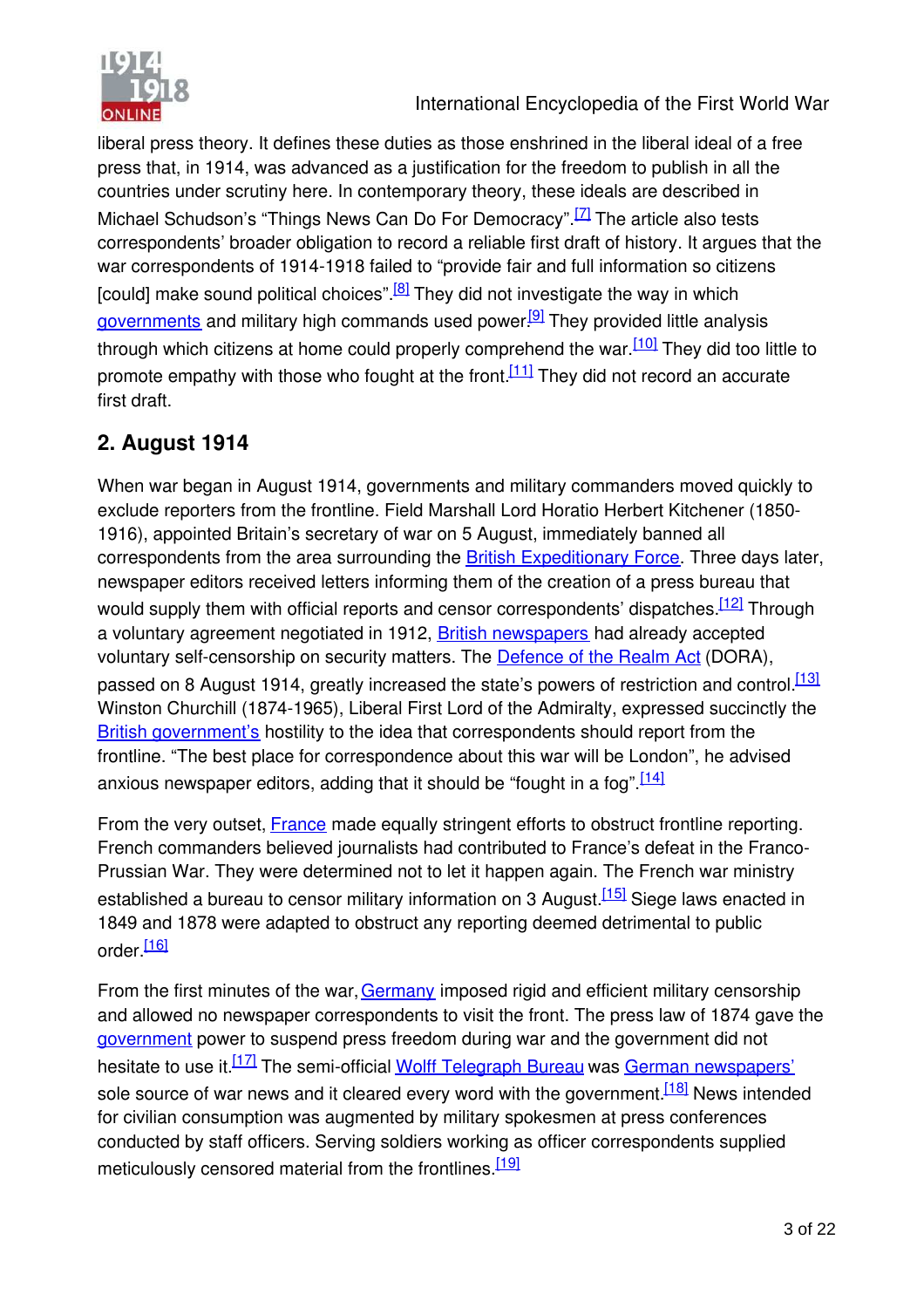

But despite these initiatives, [censorship](http://editorial.1914-1918-online.net/smw/index.php/Censorship) was not immediately effective. In the first weeks of fighting, a few intrepid correspondents were able to move freely and, by living as outlaws, to report without constraint. They produced some of the most memorable reportage of the First World War. Among these examples of journalism from 1914 are three reports, which depicted the real consequences of modern [warfare:](http://editorial.1914-1918-online.net/smw/index.php/Warfare_1914-1918) the first British; the second French; and the third by a then neutral American correspondent.

At considerable personal risk, Arthur Moore (1880-1962) of *The Times* found and spoke to soldiers involved in the British Expeditionary Force's retreat from [Mons](http://editorial.1914-1918-online.net/smw/index.php/Mons). His report, published on 30 August 1914, revealed shocking news: "Since Monday morning last the German advance has been one of almost incredible rapidity...The pursuit was immediate, relentless; unresting... regiments were grievously injured...Our losses are very great."<sup>[\[20\]](#page-4-0)</sup>

Three weeks later, Albert Londres (1884-1932) of the Parisian title *Le Matin*, a similarly intrepid correspondent, cycled into the northern French city of Reims under intense bombardment by German [artillery](http://editorial.1914-1918-online.net/smw/index.php/Artillery). Londres and a photographer, Moreau, witnessed the flight of the city's women and children. They saw the destruction of its ancient cathedral. Londres wrote:

A shell had just fallen on the cathedral square...A second shell fell thirty seconds later...It was just the beginning. The guns were being adjusted. This time they had her. We lost count of the blows. They rained down relentlessly.<sup>[\[21\]](#page-4-1)</sup>

<span id="page-4-2"></span><span id="page-4-1"></span><span id="page-4-0"></span>Irvin S. Cobb (1876-1944) of the *Saturday Evening Post,* a mass circulation weekly news magazine published in Indianapolis, got his first scoop of the war in [occupied Belgium](http://editorial.1914-1918-online.net/smw/index.php/Occupation_during_the_War_(Belgium_and_France)). Setting out from **Brussels** in search of fighting, Cobb found German officers sufficiently proud of their achievements to overlook their government's edict that no correspondents should accompany German forces. Cobb's hosts showed him the consequences of their assault on the Belgian fortress at Liege. His dispatch described the devastation inflicted by the assailants' heavy artillery.

Had I not already gathered some notion of the powers of destruction of those one-ton, fourfoot long shells, I should have said that the spot where we halted had been battered and crashed at for hours. Now, though, I was prepared to believe the German Captain when he said that probably not more than five or six of the devil devices had struck this target.<sup>[\[22\]](#page-4-2)</sup>

German newspaper readers did not read such material. However, for readers in [America](http://editorial.1914-1918-online.net/smw/index.php/United_States_of_America), [Britain](http://editorial.1914-1918-online.net/smw/index.php/Great_Britain) and France there were, in these early chaotic months of mobile warfare, several additional examples of resourceful eyewitness reporting that conveyed a sincere and accurate impression of the fighting and its consequences. Separated from their officers, retreating soldiers recounted their experiences and correspondents reported them faithfully. Civilian [refugees](http://editorial.1914-1918-online.net/smw/index.php/Refugees) shared their horrors, hopes and fears. Wandering on the fringes of the action and smuggling their stories back to Britain via couriers based in the port of Calais, British journalists including Phillip Gibbs of the *Daily Chronicle,* William Beach Thomas (1868-1957) of the *Daily Mail* and Ellis Ashmead-Bartlett (1881-1931) of the *Daily Telegraph* were able to find compelling and detailed human-interest stories. This they did at grave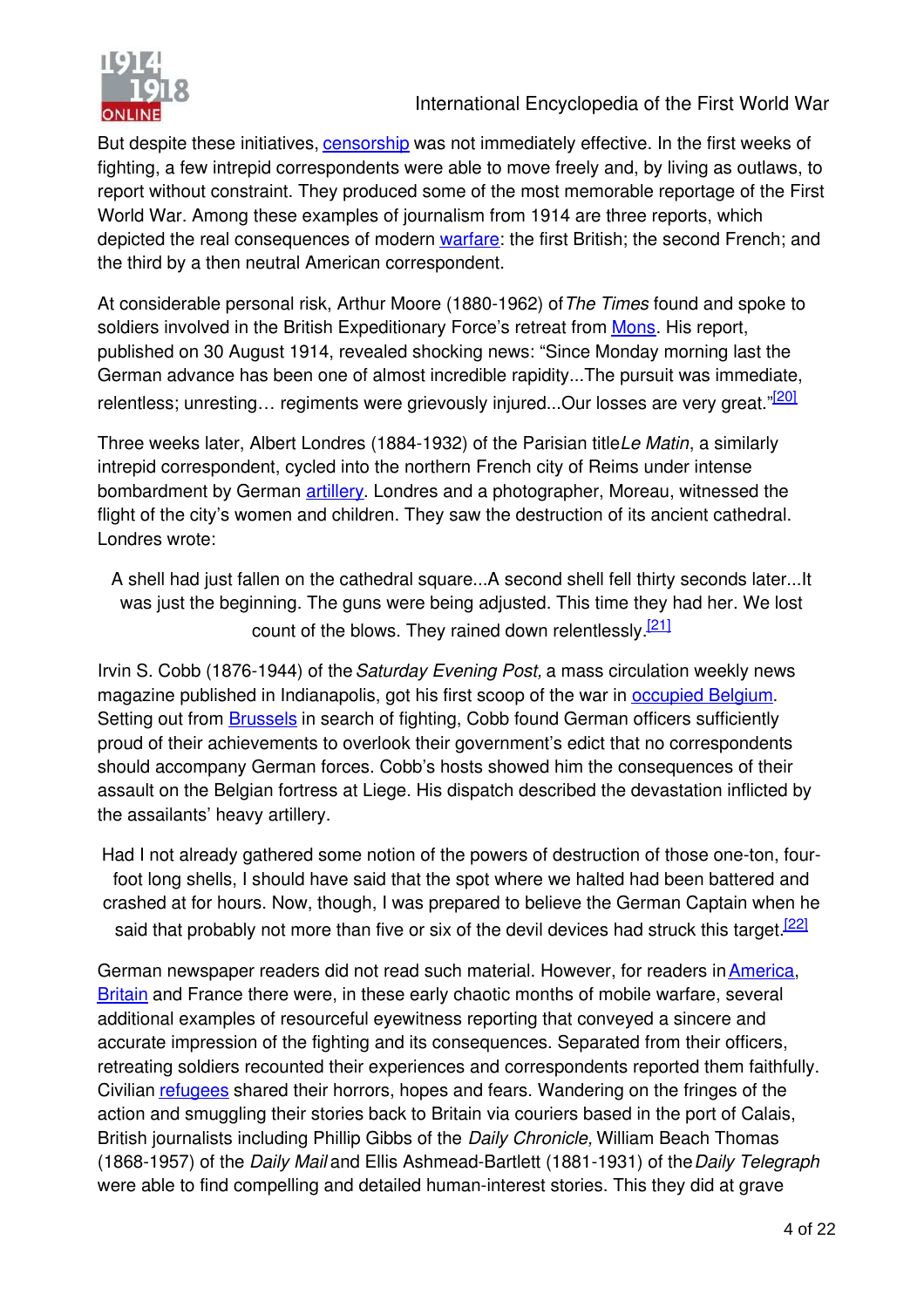

International Encyclopedia of the First World War

personal risk. The enemy was advancing and the frontlines were not yet stable. Correspondents caught in civilian clothes risked being shot as spies. Several were arrested on charges of **espionage**. Moreover, despite the risks taken to obtain them, their stories were subject to censorship at home.<sup>[\[23\]](#page-5-0)</sup> This, though, did not yet prevent accuracy. In late October, Philip Gibbs crossed back into Belgium from France and filed a series of compelling eyewitness reports about the fighting between Nieuport and Dixmude in West Flanders. These appeared under headlines such as "Under Fierce Gun Fire in Blazing Town" and "Vivid Story of the Battle of the Yser".<sup>[\[24\]](#page-5-1)</sup> Ferguson notes that: "Even in late November 1914 *The Times* saw no reason to varnish the truth about what was happening at the front."<sup>[\[25\]](#page-5-2)</sup> Now mobile warfare had given way to stagnation, and the elite British title's correspondent reported:

Trenches and always trenches, and within range of the concealed guns the supreme law… Day after day the butchery of the unknown by the unseen...War has become stupid… The strain on the infantry is tremendous, and it is endless...At the cost of thousands of lives a few hundred yards may be gained, but rarely indeed does the most brilliant attack produce anything...Fresh troops brought up under the cover of a tremendous artillery fire which opens by surprise may effect a breach...But only with heavy loss can such an attack be carried through.<sup>[\[26\]](#page-5-3)</sup>

It was the type of candour the British and [French governments](http://editorial.1914-1918-online.net/smw/index.php/Governments-Parliaments_and_Parties_(France)) believed they must suppress. Unrestricted, it might threaten the supply of young lives required to sustain warfare in the age of mechanized slaughter.

## **3. Stopping the Supply**

<span id="page-5-3"></span><span id="page-5-2"></span><span id="page-5-1"></span><span id="page-5-0"></span>Knightley notes that: "[B]y early 1915 the net to prevent war correspondents getting anywhere near the war was drawing tighter." $27$  Angered by reporting of the retreat from Mons and the [fighting on the river Marne](http://editorial.1914-1918-online.net/smw/index.php/Battles_of_the_Marne), Lord Kitchener had already attempted to make war correspondents redundant by appointing a soldier to supply the newspapers. Ernest Dunlop Swinton (1868-1951) was a full colonel in the Royal Engineers. Working in France under the title "Eyewitness", he produced dull, officially authorized copy packed with military terminology and devoid of the names of places, soldiers and regiments.<sup>[\[28\]](#page-5-5)</sup> Swinton would later confirm that he wrote not as a journalist seeking to inform the public, but as a soldier determined to maintain home front support for the British army:

<span id="page-5-6"></span><span id="page-5-5"></span><span id="page-5-4"></span>The principle which guided me in my work was above all to avoid helping the enemy. This appeared to me even more important than the purveyance of news to our own people...For home consumption...I essayed to tell as much of the truth as was compatible with safety, to guard against depression and pessimism, and to check unjustified optimism which might lead to a relaxation of effort.<sup>[\[29\]](#page-5-6)</sup>

Kitchener reinforced Swinton's deployment by circulating to the British Expeditionary Force a list of the names of British correspondents still in France whose immediate arrest he sought. Philip Gibbs was arrested at Le Havre and warned that he would be shot if he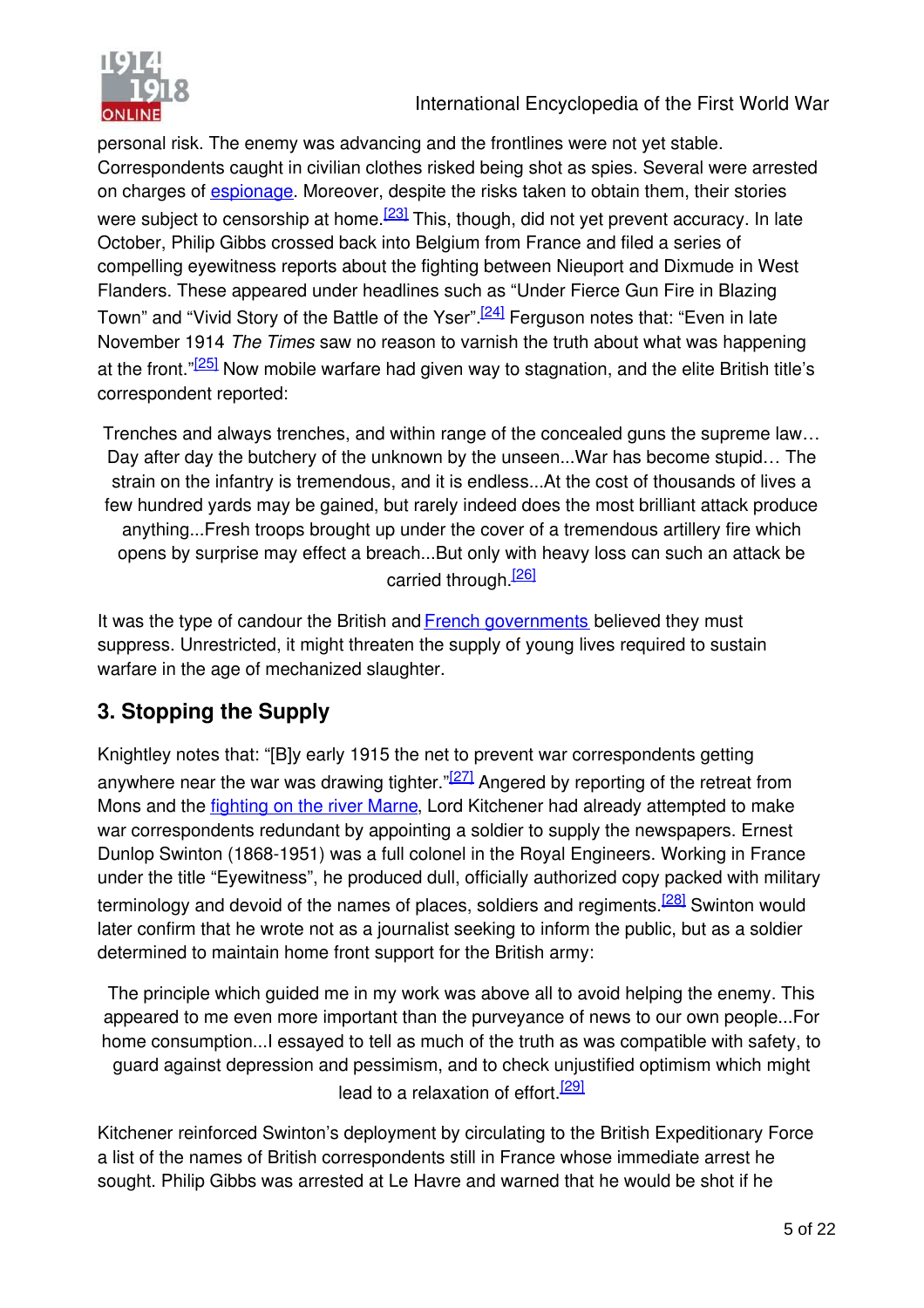

returned to France.<sup>[\[30\]](#page-6-0)</sup> Now France adopted still more repressive tactics towards its war correspondents. The French army was determined that the only supply of news from the front should come from its own *Service d'Information*. Tom Quinn notes that: "Journalists were not allowed to visit the front and civilian newspapers could not be distributed along it." $[31]$ 

The American neutrals fared a little better. Several, including Irvin Cobb and Richard Harding Davis (1864-1916), doyen of the American war correspondents, chose to go home rather than submit to the indignities of censorship. Others stayed to take full advantage of their country's neutral status. Among these, William G. Shepherd of the United Press was [particularly successful. He broke exclusive stories including the first German use of poison](http://editorial.1914-1918-online.net/smw/index.php/Gas_Warfare) gas on the [Western Front](http://editorial.1914-1918-online.net/smw/index.php/Western_Front) at [Ypres](http://editorial.1914-1918-online.net/smw/index.php/Battles_of_Ypres) in April 1915 and the first [Zeppelin](http://editorial.1914-1918-online.net/smw/index.php/Zeppelin_(Airship)) raid on [London](http://editorial.1914-1918-online.net/smw/index.php/Bombing_of_London) in September 1915. Knightley notes that Shepherd learned fast how best to squeeze his words past the censors. $\frac{32}{2}$  On the occasion of the gas attack, he did not need to squeeze: the British were delighted by the propaganda impact of his description of gas victims.

Exploitation for propaganda purposes of American war correspondents was a tactic employed on both sides of the Western Front. Their draconian press laws did not prevent the German military offering help and support to journalists whom they believed might help influence American domestic opinion in their favour. Britain and Germany had been major trading partners before 1914. Each felt the loss of such a convenient export market and sought to replace lost business with new, transatlantic trade.

## **4. Orchestrated Coverage**

Early in 1915, the British and French governments confronted a dilemma. They had stopped free movement of correspondents on the Western Front and imposed effective censorship. However, in so doing they had angered Americans by restricting access to coverage of the fighting. In the first months of the war, American readers had grown accustomed to detailed, colorful and balanced reporting. Objectivity was already an established principle of American news reporting. Journalists and their employers cherished it as a way to distinguish their work from that of America's burgeoning public relations industry. In 1914, American correspondents had applied their principle to challenge reports of German [atrocities](http://editorial.1914-1918-online.net/smw/index.php/Atrocities) in Belgium. Now the shortage of reporting about the British and French armies risked giving German propaganda undue prominence by default. In January 1915, the former American president, Theodore Roosevelt (1858-1919), wrote to Sir Edward Grey (1862-1933), Britain's foreign secretary, to warn him that the consequence of ejecting correspondents was that the only authentic war news reaching American readers was coming from the German side.

<span id="page-6-4"></span><span id="page-6-3"></span><span id="page-6-2"></span><span id="page-6-1"></span><span id="page-6-0"></span>The French were first to devise a solution intended to satisfy domestic and overseas demand. In February 1915, they introduced a system of accredited correspondents.<sup>[\[33\]](#page-6-3)</sup> In Britain, political pressure to end unnecessary secrecy soon mounted and was reinforced by vocal complaints from British newspapers. In May 1915, the British government decided to imitate the French model: a small group of accredited correspondents representing the British press would be allowed to report from the Western Front.<sup>[\[34\]](#page-6-4)</sup> Like their French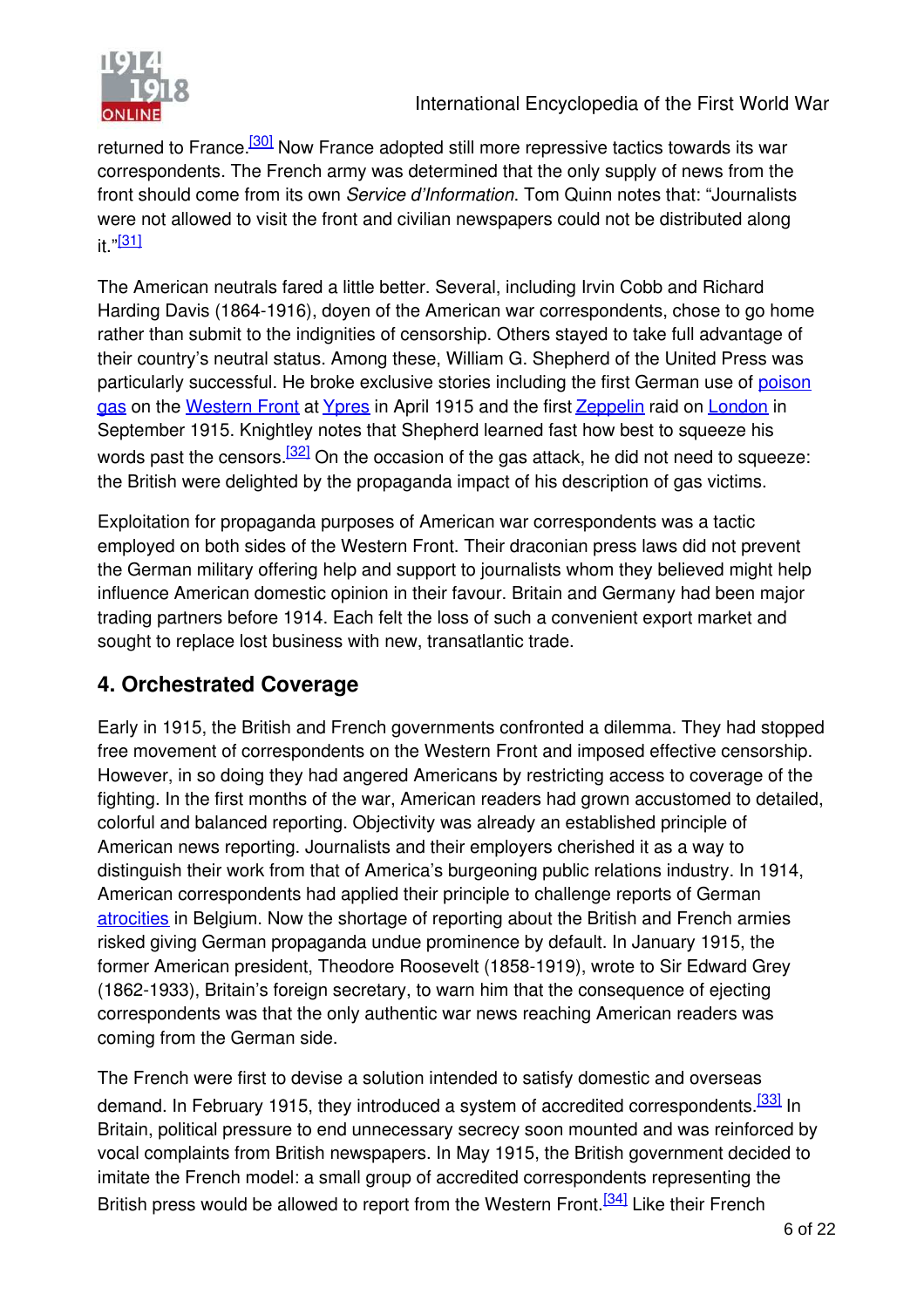

counterparts, these journalists would work under close and constant supervision by the military. It was the birth of a process by which blunt censorship would be replaced by a subtler system in which newspaper power was manipulated to serve government interests. Farrar notes that "most of the articles written by the accredited correspondents were recycled a few days later and used in newspapers all around the Empire and the world"<sup>[\[35\]](#page-7-0)</sup>.

The correspondents who arrived at the British army's General Headquarters at St Omer in June 1915 were: William Beach Thomas for the *Daily Mail* and *Daily Mirror;* Basil Clarke (1879-1947) for the Amalgamated Press; Philip Gibbs for the *Daily Telegraph* and *Daily Chronicle;* Percival Phillips (1877-1937) for the *Daily Express*; H. Perry Robinson (1859- 1930) for *The Times* and *Daily News*; and Herbert Russell (1869-1944) of the Reuters news agency. All billeted together in a house in the village of Tatinghem adjacent to St Omer, they were supplied with army servants, army vehicles and dedicated conducting officers. Censors accompanied them at all times. Crucially, they received officer's uniforms bearing green armbands – normally the insignia of the intelligence services - and the honorary rank of captain. Formally, they were allowed to go wherever they liked and to report whatever took their interest, provided only that their work did not break the rules of censorship. In fact, they could go nowhere unless accompanied by their conducting officers and censors. Every word they wrote was read by these mobile censors who also checked to ensure that they were concealing no private messages by means of invisible ink. Once approved by the censors, their reports were taken to St Omer whence they were transmitted to the War Office by the army's own signals department. The War Office forwarded the dispatches to the relevant newspapers and agencies. Following first publication in the UK, the Newspaper Proprietors' Association then made them available for use by newspapers throughout the British Empire and beyond. The army had bowed reluctantly to political pressure to admit reporters. It had no intention of allowing them to write accurate first drafts of history, still less to hold power to account.

America entered the war in April 1917, mere months after President Woodrow Wilson (1856- 1924) had won re-election in a tight contest against his Republican opponent, Charles E. Hughes (1862-1948). While making plain his preparedness to lead America into war if he considered it necessary, Wilson's campaign had appealed to voters who wanted to maintain American neutrality by reminding them that: "He kept us out of war."<sup>[\[36\]](#page-7-1)</sup> And, although sympathy with the Allies was now common, economic support for their cause was more popular than the commitment of American lives. This ambivalence was confirmed by poor responses to the government's initial appeal to young men to volunteer for the armed forces. Wilson had a propaganda battle to fight. To win it he established and funded generously a Committee on Public Information. Its objective was to generate intense popular animosity towards Germany.[\[37\]](#page-7-2)

<span id="page-7-2"></span><span id="page-7-1"></span><span id="page-7-0"></span>These efforts to sway American opinion created intense anti-German sentiment. Nevertheless, as Ferguson explains, the Wilson administration remained concerned about the extent of patriotism in an American population of 100 million citizens, which included 8 million first or second generation Germans and 14.5 million Americans who had been born abroad. It updated America's sedition law to curtail criticism of the war. So strict was the new legislation that more than 2,500 Americans were prosecuted for sedition and nearly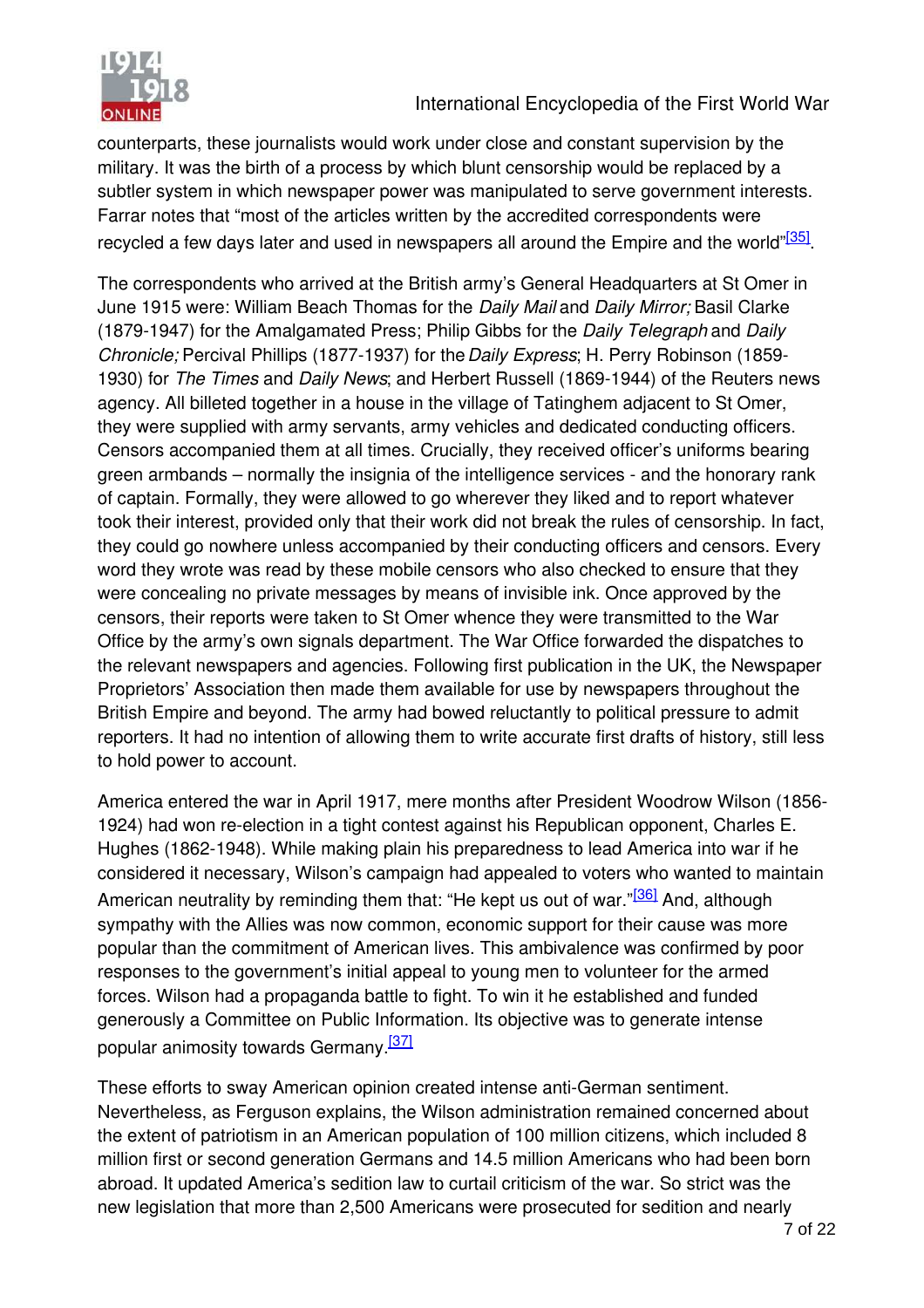

<span id="page-8-1"></span><span id="page-8-0"></span>100 served prison sentences of up to twenty years.<sup>[\[38\]](#page-8-0)</sup> It was against this repressive backdrop that American war correspondents were sent to France.

<span id="page-8-4"></span><span id="page-8-3"></span><span id="page-8-2"></span>Knightley explains that the conditions under which they worked were still more restrictive than those imposed on the British correspondents.<sup>[\[39\]](#page-8-1)</sup> These included a personal appearance before the secretary of war at which the journalist was required to swear an oath of loyalty and obedience. His newspaper was required to pay a \$10,000 bond on the understanding that this would be forfeited if the correspondent broke the rules. Finally, lest a journalist should attempt to conceal his identity beneath a cloak of anonymity, American war correspondents were required to wear a green armband sporting a large, red "C".

## **5. Everybody Doing Gallant Deeds**

Among the most alarming innovations in battlefield technology deployed during the First World War was the use of lethal gases including phosgene and chlorine.<sup>[\[40\]](#page-8-2)</sup> Though these poisons caused a small minority of [casualties](http://editorial.1914-1918-online.net/smw/index.php/War_Losses), soldiers found them terrifying.<sup>[\[41\]](#page-8-3)</sup> An example of the way in which gas attacks were reported serves to illustrate one of the important ways in which correspondents presented the fighting.

*The Times* of 26 April 1915 carried an eyewitness report describing the desperate efforts by British *infantry* to seize a tiny objective called "Hill 60", "only about 250 yards in length by 200 in depth", during the Second Battle of Ypres. This was the first occasion on which German forces fired chlorine gas. The *Times* correspondent wrote:

Onto that small area the enemy for hours on end hurled tons of metal and high explosive, and at times the hill top was wreathed in poisonous fumes. And yet our gallant infantry did not give way. They stood firm under a fire which swept away whole sections at a time, filled the trenches with dead bodies, and so cumbered the approaches to the front line that reinforcements could not reach it without having to climb over the prostrate forms of their fallen comrades.

Acknowledging that losses had been heavy, the correspondent concluded: "Nevertheless they have not depressed the men, who are all, including the wounded, extremely cheerful, for they know that the fight for Hill 60 has cost the Germans far more than it has us."[\[42\]](#page-8-4)

The formal demands of military censorship are instantly apparent. The correspondent did not identify regiments or soldiers. He gave no estimate of casualty figures. These rules obeyed, he acknowledged deaths and wounds, but offered no description of the effects on human bodies of the artillery shells, hand [grenades](http://editorial.1914-1918-online.net/smw/index.php/Grenade) and bullets with which Hill 60 was bombarded. He did not detail the effects of the "fumes" and "asphyxiating gases". Instead, he identified excellent morale among those soldiers who had survived the battle and attributed to them uniform certainty that, provided only that the enemy had paid a higher price than "our" side, all had been gloriously worthwhile. He did not quote a single soldier. The words were his not theirs. He spoke on their behalf but without their consent. His work fulfilled the purposes to which Ernest Swinton, the army's own propagandist, had committed himself. It told only as much of the truth as was compatible with the maintenance of support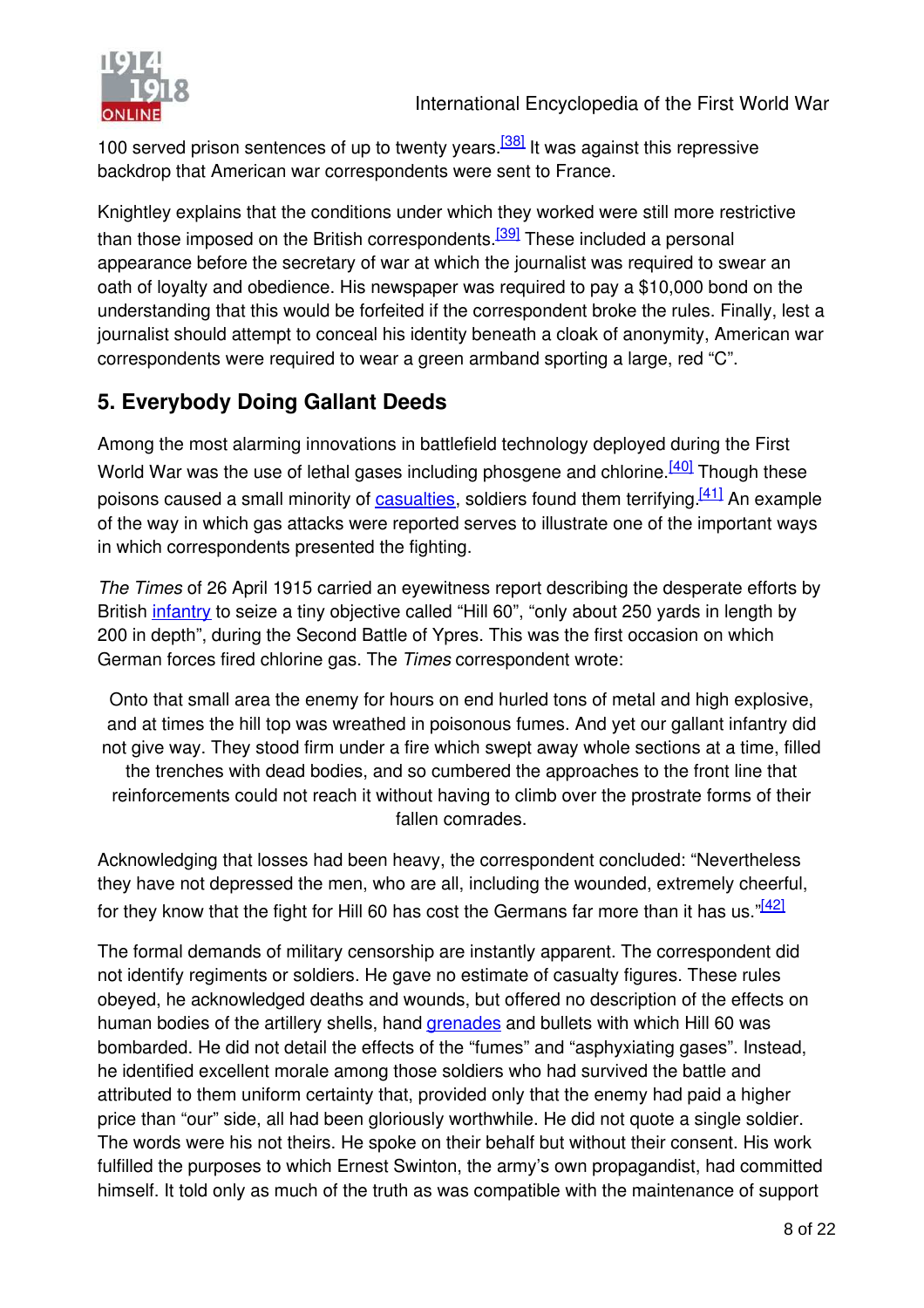

for war on the home front. It took great care to avoid provoking depression and pessimism. It was sufficiently honest about the death toll to limit optimism and maintain effort.

<span id="page-9-1"></span><span id="page-9-0"></span>If the preparations to which they had submitted before departure had not driven the point home, correspondents accompanying the [American Expeditionary Forces](http://editorial.1914-1918-online.net/smw/index.php/American_Expeditionary_Forces_(AEF)) (AEF) soon learned the extent to which military censorship was designed to make their work operate as a propaganda tool. Some resented it intensely, not least because there was much to write about. Emmet Crozier describes how journalists visiting the training camps in which American soldiers prepared for their first forays to the front became aware of "a growing procession of funeral corteges". They also observed the atrocious conditions in which the men were forced to live: "There was no way to keep warm, no way to dry their clothing, no extra clothing or dry underwear to change into. As the weather turned cold and rainy, pneumonia deaths were rising."<sup>[\[43\]](#page-9-0)</sup>

<span id="page-9-2"></span>With their work censored to prevent readers learning about such evidence of inadequate supplies and incompetent distribution, some of the more assertive American correspondents formed a protest group, the American War Publicity League in France. Through it, they petitioned General John J. Pershing (1860-1948) for better access to information and reduced censorship. The American Expeditionary Forces' commander rejected their demands. Crozier notes that censorship was organized "in the narrow interest of the military clique rather than in the interest of the American people.<sup>"[\[44\]](#page-9-1)</sup> This approach would have significant consequences at the beginning of 1918 when soldiers of the AEF entered the fray as an autonomous force. Now the correspondents accompanying them understood what was expected of them. They were to depict glorious and heroic deeds and to justify their government's decision to intervene by revealing the devastating impact of American martial valor. This constituted a major challenge.

The only extended campaign American soldiers fought as an independent force during the First World War was the Meuse-Argonne offensive launched in late September 1918. By this time, AEF commanders had taken some steps to help correspondents. An information officer, Captain Arthur E. Hartzell (1891-1940), was appointed to gather and distribute news to correspondents behind the lines. Men with newspaper experience were identified among new consignments of troops arriving in France and these soldiers were given rudimentary training as press officers. The army was not abandoning control of information, but it was preparing to make a little more available to reporters. As the AEF advanced towards its jumping-off point in the final week of September 1918, an expanded group of nearly fifty correspondents assembled in their makeshift field headquarters, "a small store up a cobbled side street" in the town of Bar-le-Duc. Here, the reporters were offered an unprecedented treat: a briefing on the objectives American forces would attempt to take the next day. Standing before a map, Major General Fox Connor (1874-1951) explained that the operation was aimed at a crucial part of the German defensive line. If the AEF could seize it, their assault would end the war! $\frac{[45]}{[46]}$  $\frac{[45]}{[46]}$  $\frac{[45]}{[46]}$ 

The briefing was not the end of the AEF's fresh approach to war correspondents. During the first days of the attack, motorcycle couriers and army signalers brought a steady stream of reports to Bar-le-Duc, providing a basic but useful service. One immediate consequence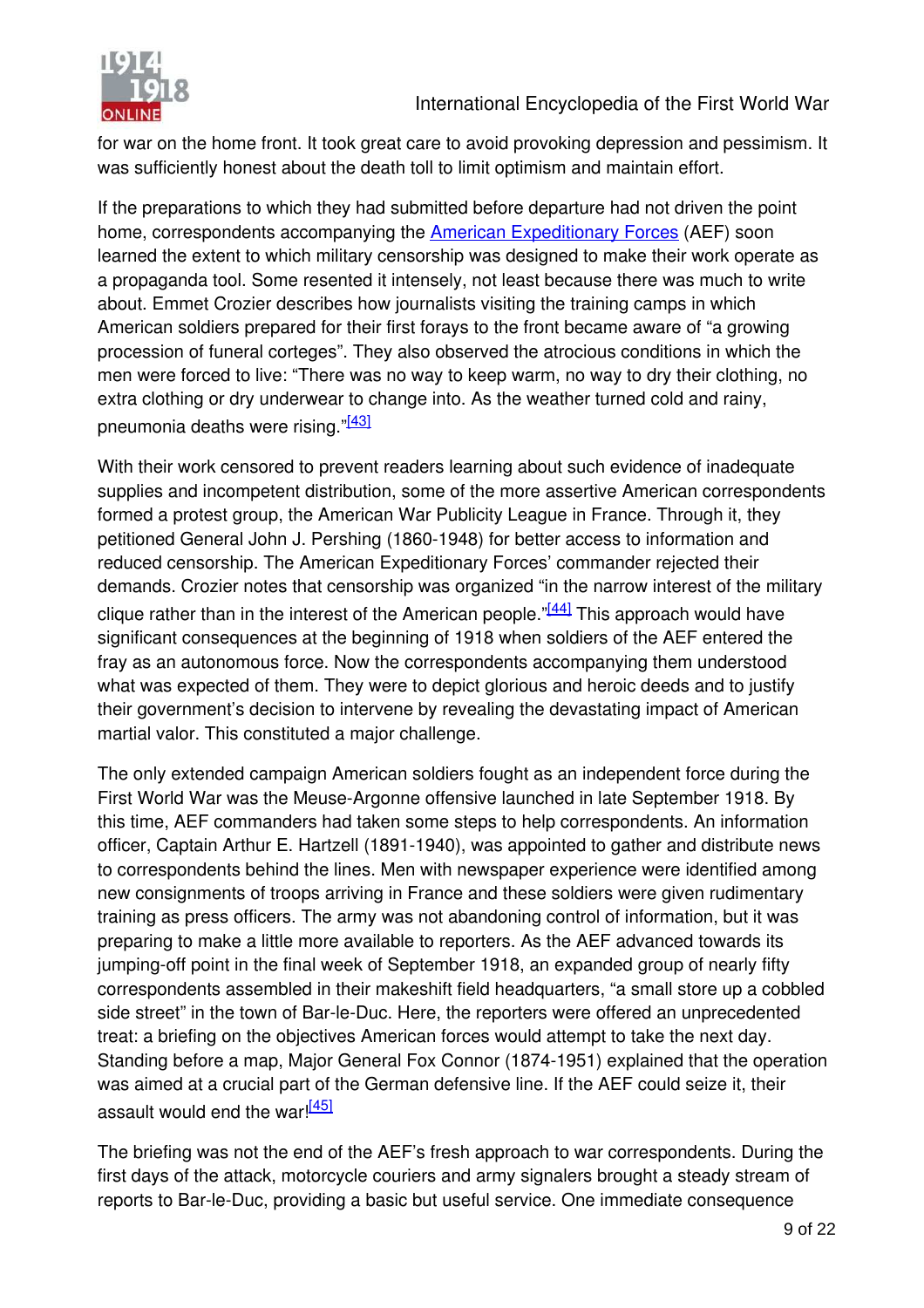

was that correspondents found it easier to work from their headquarters than by travelling to the front – where chaos and confusion appeared to reign. In Bar-le-Duc, they learned essential details about the shape and progress of the advance. The material lacked elements required for compelling war reportage such as vivid eyewitness testimony and engaging quotes from combatants, but it allowed the correspondents to fill columns for their employers. Then the advance stopped. Recent scholarship suggests that the AEF's soldiers were poorly trained and woefully ineffective. Hastily mobilized and poorly led, they suffered a disproportionately heavy toll of dead and wounded.<sup>[\[46\]](#page-10-0)</sup>

<span id="page-10-0"></span>Four days after Fox Connor's briefing at Bar-le-Duc, the AEF's advance had ground to a bloody halt. The most telling example of tactical naivety emerged when a force of about 700 soldiers from the 77<sup>th</sup> Division were cut off and surrounded in the Argonne Forest by a superior German force. The incident instantly became known as "the story of the Lost Battalion", its name invented by correspondents and army press officers at Bar-Le-Duc. Reported as a glorious tale of heroism in the face of daunting opposition, it won extensive coverage in [newspapers across the United States](http://editorial.1914-1918-online.net/smw/index.php/Press-Journalism_(USA)). Crozier recalls that the correspondents told how: "the men had fought and dug in, sleepless, hungry, thirsty somehow keeping together, sharing their last rounds of ammunition. $\sqrt[147]{47}$ 

<span id="page-10-4"></span><span id="page-10-3"></span><span id="page-10-2"></span><span id="page-10-1"></span>Copy filed by Edwin L. James (1890-1951), the *New York Times* correspondent who accompanied the AEF during the Meuse-Argonne offensive, suggests that he considered it his duty to obscure evidence of military incompetence. James did not explore why the Lost Battalion had fallen into a trap. He noted only that: "The Germans had found an opening on their left and using a trench filtered in fully a thousand men behind our battalion out there." For days, the encircled infantrymen were battered by intense artillery and [machine gun](http://editorial.1914-1918-online.net/smw/index.php/Machine_Gun) fire. Their food and ammunition ran out. When the survivors were eventually liberated by a combined effort of AEF and more experienced French soldiers, James described the survivors as an "exhausted but still determined band" and their fight as "one of the classics of the war".<sup>[\[48\]](#page-10-2)</sup> He wrote that: "More than three-fourths of them were safe." This was what officers at divisional headquarters told him, but it was misleading. Recent scholarship indicates that more than half of those trapped were killed.<sup>[\[49\]](#page-10-3)</sup>

Edwin James was not the first war correspondent to compile a flawed first draft because those who authorized his presence told him lies, nor was he alone. The American correspondents assembled to cover the Meuse-Argonne offensive couched their descriptions of the AEF's performance in the language of hagiography. That the doughboys were suffering appalling casualties they did not deny, but their deaths were invariably heroic, their suffering always worthwhile and the German casualties always worse. The military press team were delighted with the results. Far from holding them to account, the journalists had relayed their partial and self-glorifying account of events. The press officers' report to the War Department in Washington D.C. was enthusiastic: "The Meuse-Argonne story was a very hard one to write and the correspondents wrote it remarkably well...They did a good American piece of work...they justified all the confidence which had heretofore been placed in them, and their work was worthy of all praise."<sup>[\[50\]](#page-10-4)</sup>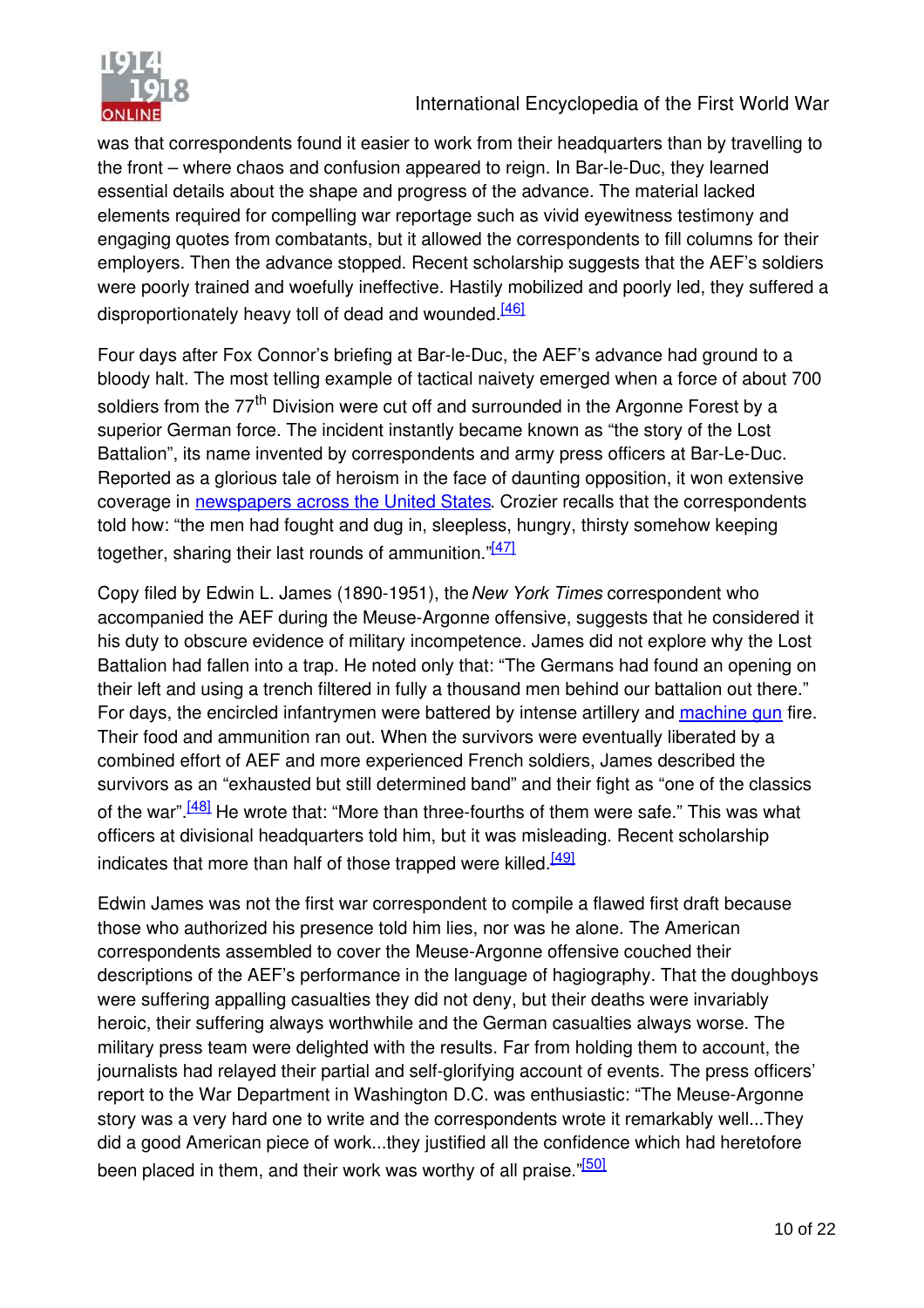

A *modus operandi* had been reached. Thus, in describing the 42<sup>nd</sup> "Rainbow" Division's fight to take Hill 288 at the northern end of the Bois Romagne in October 1918, Edwin James of the *New York Times* noted that:

Our losses were considerable, something more than half of the German losses – but we got the hill and they lost it. The General commanding the 42d tells me that it was the toughest and pluckiest bit of fighting that any part of the division had done.

In acknowledging that casualties had left fit for action only 800 of the 3,000 men who came to France in the division's deployment, he concluded that morale remained undimmed, "the new men borrow the spirit of the old ones and the regiments will fight at the drop of the hat if any one suggests it."<sup>[\[51\]](#page-11-0)</sup>

Edwin L. James was highly regarded. He ended his career as managing editor of the *New York Times* and is credited with helping to build its reputation as a quality, liberal newspaper with an international reputation for fine reporting. He would complain bitterly about secrecy and censorship in the coverage of the **Paris Peace Conference** of 1919.<sup>[\[52\]](#page-11-1)</sup> But James, in common with his fellow American correspondents and their British and French counterparts on the Western Front, faced intense pressure to self-censor.

#### <span id="page-11-0"></span>**6. Censorship and Self-Censorship**

<span id="page-11-3"></span><span id="page-11-2"></span><span id="page-11-1"></span>A powerful reluctance to offend the soldiers they worked alongside, sensitivity to public opinion on the home front and obedience to the editorial policies of their newspapers appear to have been instinctive among correspondents accompanying armies on the Western Front. Self-censorship added to official pressure to depict the war as noble. Correspondents did not describe the maimed, [shell-shocked](http://editorial.1914-1918-online.net/smw/index.php/Shell_shock_Trauma) wreckage of humanity that staggered from each engagement. They spared their readers accounts of the gruesome, rotting corpses and body parts that littered [no-man's land](http://editorial.1914-1918-online.net/smw/index.php/No_Mans_Land) and festered in shell holes. They depicted ordinary soldiers as fearless, idealistic martial enthusiasts. Philip Gibbs made no secret of the extent to which correspondents chose to offer a selective account of the fighting. As previously noted, he freely admitted that they were their own censors. Ernest Hemingway (1899-1961), the American novelist and journalist who served briefly in the war as an ambulance driver, observed that it was "...the most colossal, murderous, mismanaged butchery that has ever taken place on earth. Any writer who said otherwise lied. So the writers either wrote propaganda, shut up or fought."<sup>[\[53\]](#page-11-2)</sup>

These accounts suggest that war correspondents were not impotent prisoners of their military hosts and newspaper employers. Rather they had agency $[54]$  and could, had they wished to do so, have included detail, which they chose to omit. Philip Gibbs' account, and the relative ease with which copy filed by war correspondents passed military censorship, imply that few tried to file copy that might shock their readers sufficiently to make them question the point of sending young men to fight. Plainly, they could not write accurate first drafts of history or fulfill Schudson's purposes without including such material, but would their work have been passed or published had they done so? There are good reasons to doubt it.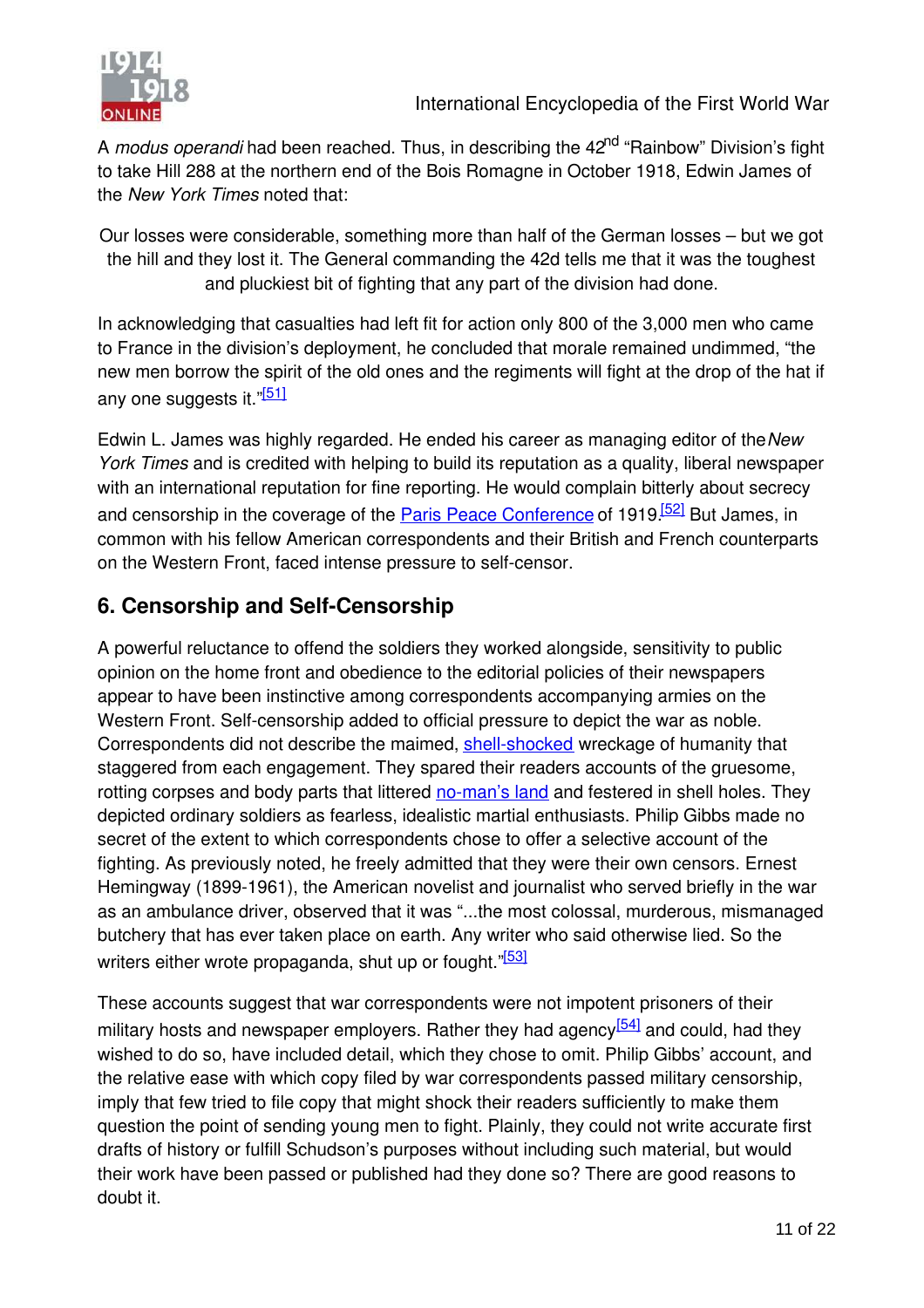



On 19 September 1916, less than two months before he became Britain's prime minister, David Lloyd George (1863-1945) told Sir George Riddell (1865-1934), managing editor of the *News of the World* and the man responsible for liaison between government and press: "The public know only half the story. They read of the victories; the cost is concealed."<sup>[\[55\]](#page-12-0)</sup> On 27 December 1917, now as prime minister, he discussed the performance of war correspondents with Charles Prestwich Scott (1846-1932), editor and proprietor of the *Manchester Guardian.* The prime minister told Scott:

I listened last night at a dinner given to Philip Gibbs on his return from the front, to the most impressive and moving description from him of what war in the west really means, that I have ever heard. Even an audience of hardened politicians and journalists was strongly affected. If people really knew, the war would be stopped tomorrow. But of course they can't know. The correspondents don't write and the censorship would not pass the truth. What they do send is not the war, but just a pretty picture of the war with everybody doing gallant deeds*. [\[56\]](#page-12-1)*

There were exceptions. Some correspondents on the Western Front and elsewhere circumnavigated military censorship and the editorial policies of their newspapers by sending detailed accounts of the horrors of war to politicians and other prominent public figures in London, Paris and Washington. Some of these missives, sent as private [letters](http://editorial.1914-1918-online.net/smw/index.php/War_Letters_Communication_between_Front_and_Home_Front), evaded mail censorship and reached their intended recipients. Notable examples include the accounts of the bloody fighting on the [Gallipoli peninsula](http://editorial.1914-1918-online.net/smw/index.php/Campaign_and_Battle_of_Gallipoli) recounted to "influential political and media figures" and sent to the British prime minister, Herbert Henry Asquith (1852-1928), by Ellis Ashmead-Bartlett, now correspondent for the Newspaper Proprietors' Association.<sup>[\[57\]](#page-12-2)</sup> Ashmead-Bartlett's candid accounts of atrocious military leadership and its terrible, mutilating consequences are credited with bringing about the dismissal of the British commander-in-chief at Gallipoli, Sir Ian Hamilton (1853-1947), an event that led to the evacuation of British forces and abandonment of the Dardanelles campaign. In playing this role, mildly dissident correspondents behaved as useful channels between pillars of the political and social establishments. They ran few risks of stimulating political opposition to the war. They did not want to. Such criticism as they were prepared to express was intended to enhance the Allied war effort, not to challenge its legitimacy.

#### <span id="page-12-2"></span><span id="page-12-1"></span><span id="page-12-0"></span>**7. Journalists and Propaganda**

Every democracy acknowledges that national security demands secrecy about the operational aspects of military activity. The British and French governments recognized early in the First World War - and the Americans as soon as they entered the fray in April 1917 – that such limited control would not meet their needs. They concluded that, to sustain [modern warfare](http://editorial.1914-1918-online.net/smw/index.php/On_the_Road_to_Modern_War), newspapers would have to be recruited to the patriotic cause. Correspondents were granted access to the battlefield on terms that accorded much higher value to the operational requirements of the military than to free speech. The terms on which they operated were choreographed to tell the military's preferred narrative from the battlefield to the grave. Correspondents got close enough to the action to write stories of heroism that dazzled and fascinated the taxpayers back home. They rarely risked blighting their readers' appreciation with troubling narratives about grotesque wounds, squalid death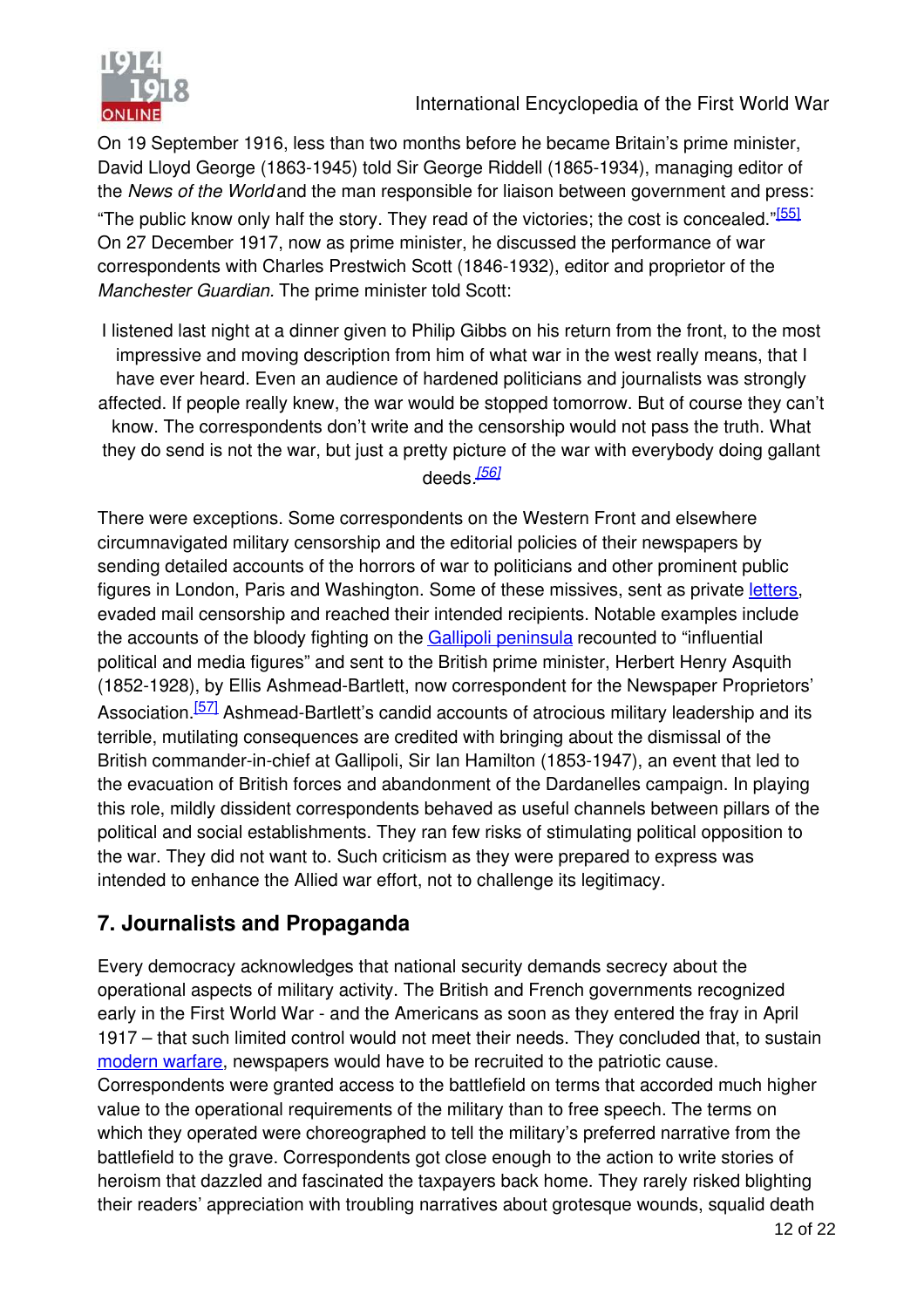

or perpetual terror. Hosted by armies that fed, housed and conveyed them, they formed close bonds of trust with their military conducting officers. Such proximity spawned a version of Stockholm Syndrome.<sup>[\[58\]](#page-13-0)</sup> Many correspondents became willing allies of military/political authority. It exploited them to create a narrative amenable to its interests. These were essentially as Lasswell<sup>[\[59\]](#page-13-1)</sup> defined them: to mobilize hatred against the enemy; to preserve the friendship of allies; to procure the co-operation of neutrals and to demoralize the enemy. Through the pages of their willing newspapers and compliant editors, correspondents served these purposes and their respective national propaganda campaigns.

However, journalism's failure to report accurately the "faceless corpses, the scattered limbs, the heaped-up bodies and the stench of death", <sup>[\[60\]](#page-13-2)</sup> angered soldiers. Veterans returning from the front expressed fury about the inaccurate portrayal of battles in which they had fought. Ferguson notes that British and French soldiers preferred to produce and read their own trench newspapers.[\[61\]](#page-13-3) Trench publications such as the *Wipers Times*, a satirical magazine published by British soldiers fighting in the Ypres Salient, lampooned savagely the reporting published in British national newspapers.<sup>[\[62\]](#page-13-4)</sup> French newspaper reporting was so tightly controlled that it helped to construct what Ferenczi terms the "patriotic lie".<sup>[\[63\]](#page-13-5)</sup> French soldiers responded by publishing satirical titles such as *Le Rire aux Eclats*, *Le Poilu* and *Le Crapouillot*. German soldiers also produced [trench newspapers](http://editorial.1914-1918-online.net/smw/index.php/Soldier_Newspapers), but while these were widely read, they were heavily censored and explicitly forbidden to publish anything that took "a religious, moral or political direction".<sup>[\[64\]](#page-13-6)</sup>

Official censorship played a vital role in generating the propaganda-laced accounts that emerged from correspondents on the Western Front. The American, British and French militaries controlled news at source, restricting correspondents' access to any material that might undermine [home morale](http://editorial.1914-1918-online.net/smw/index.php/Civilian_Morale), help the enemy or offend allies. Other factors were also in play. These included: self-censorship by journalists and their editors; exploitation of newspapers by governments determined to maximise pro-war propaganda; and remoteness of journalists from the battles they purported to describe. Beyond these political and economic factors, their work suggests that many correspondents were overwhelmed by the scale and nature of the slaughter. Farish notes that they responded by "reverting to earlier narratives of heroic war" which provided inadequate and inappropriate "representational frames".[\[65\]](#page-13-7) He further notes that Charles Edward Montague (1867-1928), a disillusioned former censor, concluded that the correspondents had "existed in the staff world – not the combatant world".<sup>[\[66\]](#page-13-8)</sup>

<span id="page-13-8"></span><span id="page-13-7"></span><span id="page-13-6"></span><span id="page-13-5"></span><span id="page-13-4"></span><span id="page-13-3"></span><span id="page-13-2"></span><span id="page-13-1"></span><span id="page-13-0"></span>Many survivors of the Western Front, returning to their homes with painful memories of comrades killed or maimed - and the terror and suffering they had shared - regarded the war correspondents with contempt. In addition to the spontaneous literature of correction contained in their trench publications, soldiers and those who sympathized with them responded in wartime and afterwards with [poetry](http://editorial.1914-1918-online.net/smw/index.php/War_Poetry) and [fiction](http://editorial.1914-1918-online.net/smw/index.php/Literature) that depicted journalists unfavourably. Lonsdale describes Siegfried Sassoon's (1886-1967) 1917 poem "Fight to a Finish", in which the author, a recipient of Britain's Military Cross for his heroic service on the Western Front, "fantasises about soldiers returning from the War running through the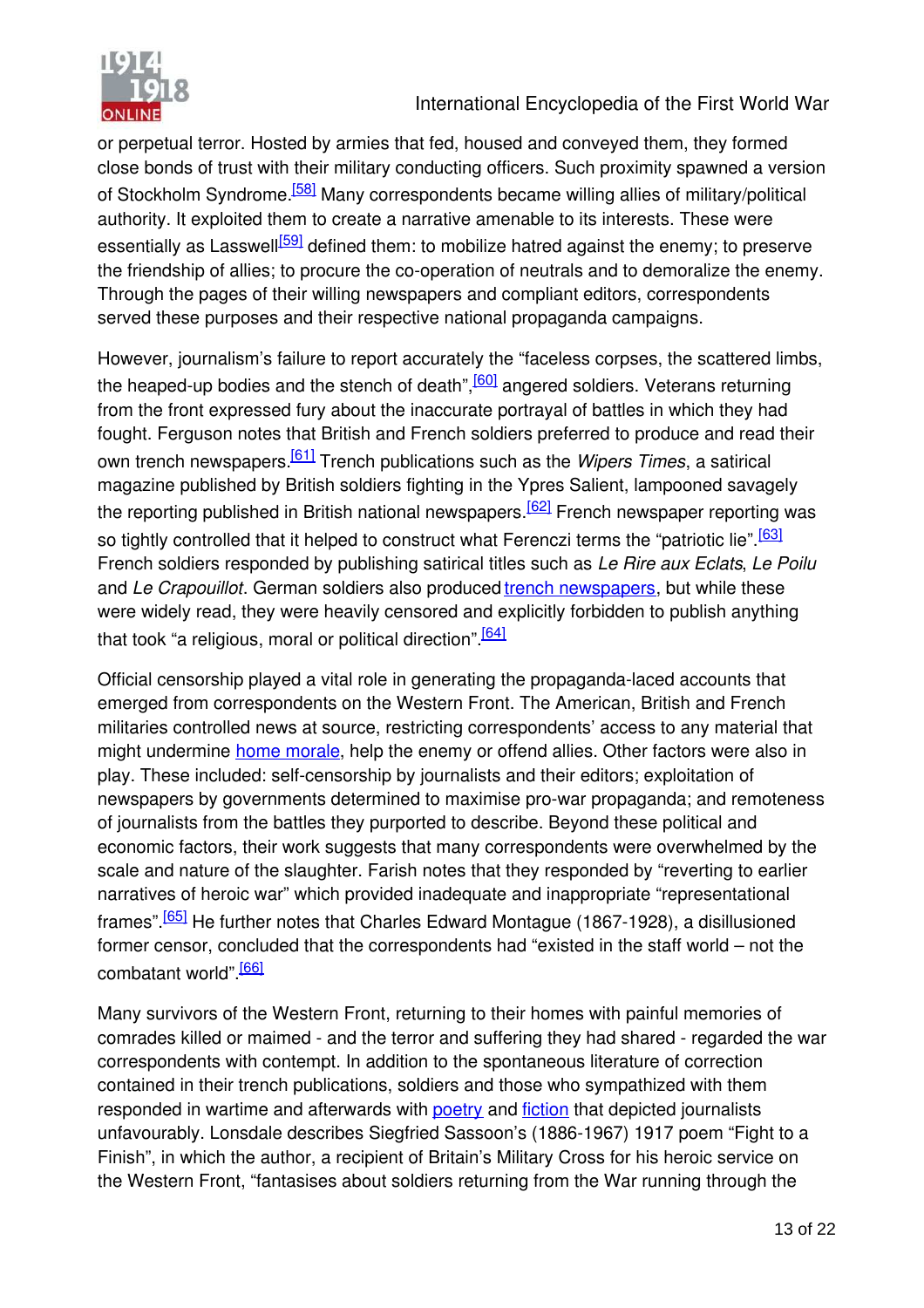

<span id="page-14-0"></span>grunting and squealing 'Yellow Pressmen' with their bayonets".<sup>[\[67\]](#page-14-0)</sup> French soldiers had no more sympathy for the journalists who had misrepresented their suffering and loss.

## <span id="page-14-7"></span>**8. Conclusion**

<span id="page-14-11"></span><span id="page-14-10"></span><span id="page-14-9"></span><span id="page-14-8"></span>Correspondents at the front wrote little of the copy published in the newspapers of combatant nations between 1914 and 1918. The bulk of it was compiled by reporters, leader writers and columnists working at home and informed by official communiqués. The correspondents failed to serve the ethical purposes of liberal journalism to which they and their editors professed allegiance. Their profession lost the aura of glamour with which it had been associated. Moreover, though their contribution to misinforming the public was relatively small, their conduct promoted a belief among surviving members of the front generation that newspapers had failed to do their duty and were vulnerable to manipulation. It also promoted an understanding among military leaders and politicians that war correspondents could be exploited in ways that rendered them valuable as agents of state propaganda. General Francisco Franco (1892-1975), Adolf Hitler (1889-1945) and Benito Mussolini (1883-1945) would exploit this lesson ruthlessly during the wars that followed, and to deplorable effect. The dictators' enemies learned, too. Combat correspondents would not operate again with the freedom they had enjoyed before 1914. Newspaper readers would not expect them to speak truth to power and would be additionally delighted and impressed when the best among them managed to do so despite the barriers placed in their path.

<span id="page-14-2"></span>Tim Luckhurst, University of Kent

#### **9. Notes**

- <span id="page-14-3"></span>1. [↑](#page-14-1) Badsey, Stephen: J.B. McDowell and British Official Filming on the Western Front, in: McEwen, Yvonne/Fisken, Fiona (eds.): War, Journalism and History. War Correspondents in the Two World Wars, Oxford 2012, p. 14.
- <span id="page-14-4"></span>2.  $\pm$  Moseley, Sydney: The Truth About a Journalist, London 1935, p. 89.
- 3. [↑](#page-14-3) Gibbs, Philip: Adventures in Journalism, London 1923.
- 4. [↑](#page-14-4) Palmer, Frederick: With My Own Eyes. A Personal Story of Battle Years, Indianapolis 1933, p. 319.
- 5. [↑](#page-14-5) Hickman, Matt: 8 Trail Blazing Female Explorers, issued by Mother Nature Network, [online: http://www.mnn.com/lifestyle/arts-culture/photos/8-trailblazing-female](http://www.mnn.com/lifestyle/arts-culture/photos/8-trailblazing-female-explorers/harriet-chalmers-adams-1875-1937)explorers/harriet-chalmers-adams-1875-1937 (retrieved: 29 February 2016).
- 6. [↑](#page-14-6) Ule, Michelle: Mary Reinhart. WWI Female Correspondent, issued by Michelle Ule, online:<http://michelleule.com/2014/07/22/two-female-wwi-war-correspondents/> (retrieved: 29 February 2016).
- <span id="page-14-6"></span><span id="page-14-5"></span>7.  $\uparrow$  Schudson, Michael: Why Democracies Need an Unlovable Press, Cambridge 2008, pp. 11-26.
- 8. <u>[↑](#page-14-8)</u> Ibid., p. 12.
- <span id="page-14-1"></span>9. [↑](#page-14-9) Ibid.
- 10.  $\triangle$  Ibid.
- 11.  $\uparrow$  Ibid.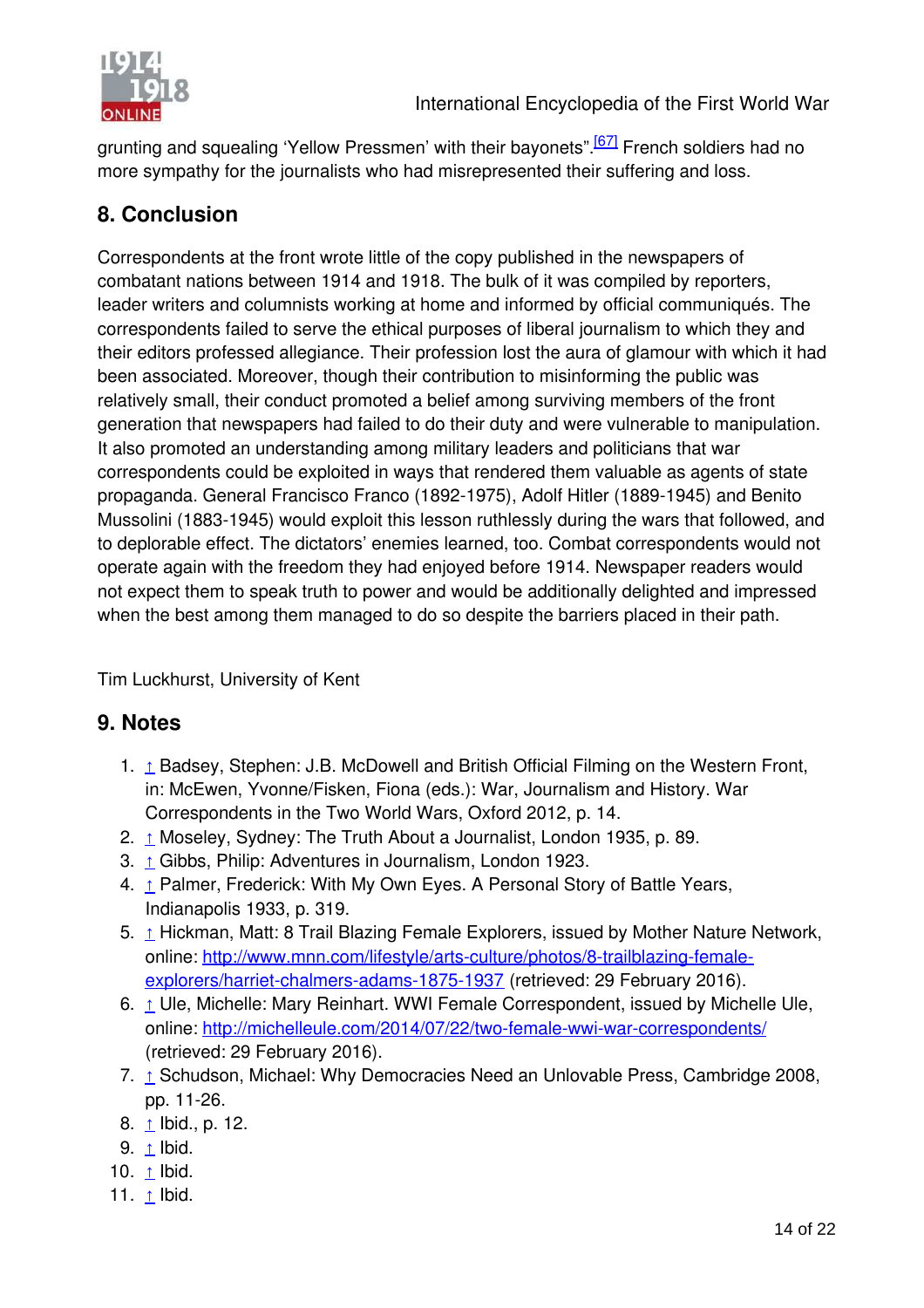

- <span id="page-15-18"></span>12. [↑](#page-15-0) Farish, Matthew: Modern Witnesses. Foreign Correspondents, Geopolitical Vision and the First World War, in: Transactions of the Institute of British Geographers 26/3 (2001), p. 280.
- <span id="page-15-11"></span>13. [↑](#page-15-1) Ferguson, Niall: The Pity of War, London 1998, p. 219.
- <span id="page-15-23"></span><span id="page-15-19"></span>14. [↑](#page-15-2) Thomas, William Beach: A Traveller in News, London 1925, p. 120.
- 15. [↑](#page-15-3) Delporte, Christian: Les Journalistes en France, Paris 1999, p. 180.
- 16. [↑](#page-15-4) Ferguson, The Pity of War 1998, p. 220.
- <span id="page-15-12"></span>17. [↑](#page-15-5) Tworek, Heidi J.S.: Wolff Telegraph Bureau, in: Daniel, Ute et al. (eds.): 1914-1918 online. International Encyclopedia of the First World War, issued by Freie Universitat Berlin, online: [http://encyclopedia.1914-1918-online.net/article/wolff\\_telegraph\\_bureau](http://encyclopedia.1914-1918-online.net/article/wolff_telegraph_bureau) (retrieved: 29 February 2016).
- <span id="page-15-13"></span><span id="page-15-8"></span>18. [↑](#page-15-6) Marquis, Alice: Words as Weapons. Propaganda in Britain and Germany during the First World War, in: Journal of Contemporary History 13/3 (1978), p. 472.
- <span id="page-15-20"></span>19. [↑](#page-15-7) Knightley, Philip: The First Casualty. The War Correspondent as Hero and Myth-Maker from the Crimea to Iraq, Baltimore et al. 2004, p. 90. For a detailed analysis of how censorship was organised by the German military authorities which successfully undermined impartial war reportage and led to a counter-public opinion (*Gegenöffentlichkeit*) in the form of rumours, slogans and satirical humour that increasingly challenged the official version of events reported in newspapers, Welch, David: Germany and Propaganda in World War I. Pacification, Mobilization and Total War, London 2014.
- <span id="page-15-14"></span><span id="page-15-9"></span><span id="page-15-1"></span><span id="page-15-0"></span>20. [↑](#page-15-8) Moore, Arthur: Broken British Regiments Battling Against Odds, in: The Times, 30 August 1914.
- 21.  $\triangle$  Cited in Quinn, Tom: Dipping the Pen Into the Wound. Albert Londres French War Correspondent, in: McEwen/Fisken (eds.): War, Journalism and History 2012, p. 52.
- 22. [↑](#page-15-10) Cited in Knightley, The First Casualty 2004, p. 125.
- <span id="page-15-15"></span>23. [↑](#page-15-11) Farish, Modern Witnesses 2001, p. 80.
- <span id="page-15-2"></span>24. [↑](#page-15-12) Cited in Farrar, Martin: News From the Front. War Correspondents on the Western Front 1914-1918, Stroud 1998, p. 39.
- 25.  $\triangle$  Ferguson, The Pity of War 1998, p. 218.
- 26. [↑](#page-15-14) Cited in ibid.
- <span id="page-15-24"></span><span id="page-15-3"></span>27.  $\triangle$  Knightley, The First Casualty 2004, p. 99.
- <span id="page-15-16"></span>28.  $\triangle$  Farrar, News From the Front 1998, p. 24.
- 29. [↑](#page-15-17) Swinton, Ernest: Eyewitness, London 1932, p. 53.
- <span id="page-15-10"></span><span id="page-15-4"></span>30. [↑](#page-15-18) Knightley, The First Casualty 2004, p. 100.
- 31. [↑](#page-15-19) Quinn, Dipping the Pen Into the Wound 2012, p. 37.
- 32.  $\triangle$  Knightley, The First Casualty 2004, p. 126.
- 33.  $\triangle$  Farrar, News from the Front 1998, p. 67.
- <span id="page-15-25"></span><span id="page-15-5"></span>34.  $\uparrow$  Ibid., p. 68.
- 35. <u>[↑](#page-15-23)</u> Ibid., p. 73.
- <span id="page-15-21"></span><span id="page-15-17"></span><span id="page-15-6"></span>36. [↑](#page-15-24) Alexander, John D.: The Issues of the Election of 1916 (thesis), issued by Loyola University Chicago, 1949, pp. 2-6, online: [http://ecommons.luc.edu/luc\\_theses/732/](http://ecommons.luc.edu/luc_theses/732/) (retrieved: 29 February 2016).
- <span id="page-15-22"></span><span id="page-15-7"></span>37. [↑](#page-15-25) Peterson, Horace: Propaganda for War. The Campaign Against American Neutrality 1914-1917, Norman 1939, p. 231.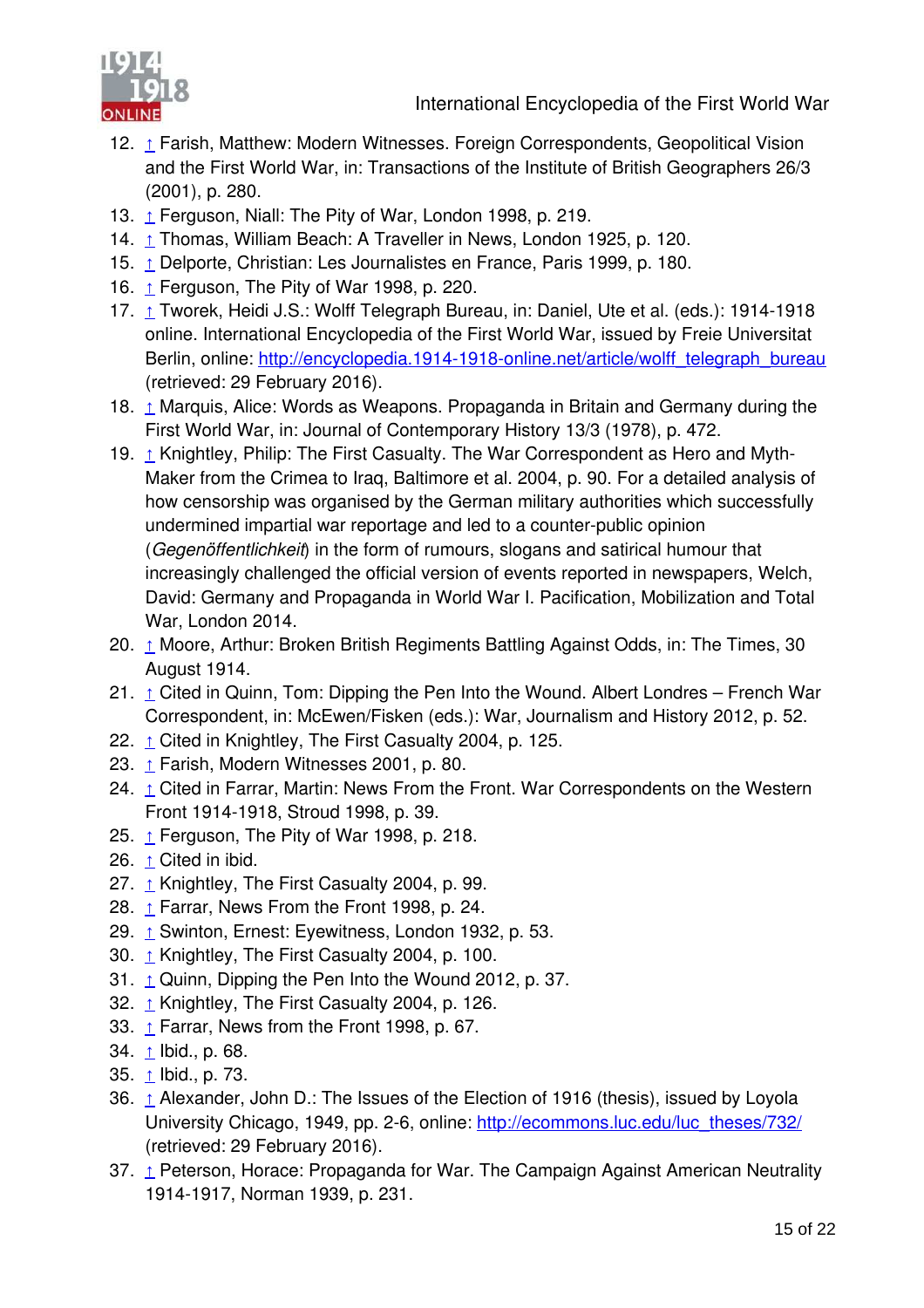<span id="page-16-25"></span><span id="page-16-22"></span><span id="page-16-20"></span><span id="page-16-17"></span><span id="page-16-14"></span><span id="page-16-8"></span><span id="page-16-3"></span><span id="page-16-2"></span><span id="page-16-1"></span><span id="page-16-0"></span>



- 38. [↑](#page-16-0) Ferguson, The Pity of War 1998, p. 223.
- 39. [↑](#page-16-1) Knightley, The First Casualty 2004, pp. 132-133.
- 40. [↑](#page-16-2) For details of gas attack, see Haber, Ludwig Fritz: The Poisonous Cloud. Chemical Warfare in the First World War, Oxford 1986.
- <span id="page-16-21"></span>41.  $\triangle$  Reynolds, David: The Long Shadow – The Great War and the Twentieth Century, London 2013, p. 299.
- 42. [↑](#page-16-4) The Times: British Grip of Hill 60 Terrific Assaults Resisted, 26 April 1915, p. 7.
- 43. [↑](#page-16-5) Crozier, American Reporters on the Western Front 1959, p. 176.
- 44. [↑](#page-16-6) Ibid., pp. 176-177.
- 45. <u>[↑](#page-16-7)</u> Ibid., p. 251.
- <span id="page-16-13"></span><span id="page-16-5"></span>46. [↑](#page-16-8) See *inter alia* Ferguson, The Pity of War 1998, pp. 312-313; Ferrell, Robert: Collapse at Meuse-Argonne. The Failure of the Missouri-Kansas Division, Columbia 2004; and Gaff, Alan D.: Blood in the Argonne. The 'Lost Battalion' of World War I, Norman 2005.
- <span id="page-16-23"></span><span id="page-16-18"></span>47. [↑](#page-16-9) Crozier, American Reporters on the Western Front 1959, p. 255.
- <span id="page-16-24"></span>48. 1 James, Edwin L.: Americans Rescued from Enemy Trap, in: The New York Times, 9 October 1918, p. 8.
- 49.  $\triangle$  Gaff, Blood in the Argonne 2005, p. 4.
- <span id="page-16-9"></span>50. [↑](#page-16-12) Crozier, American Reporters on the Western Front 1959, p. 256.
- <span id="page-16-6"></span>51. [↑](#page-16-13) James, Edwin L.: Rainbow Division in Thick of Fight, in: The New York Times, 19 October 1918, p. 2.
- <span id="page-16-26"></span>52. [↑](#page-16-14) The New York Times: Edwin L. James Dies at 61. The *Times*' Managing Editor, 4 December 1951, p. 1.
- <span id="page-16-19"></span>53. [↑](#page-16-15) Hemingway, Ernest (ed.): Men at War. The Best War Stories of All Time, New York 1942, Introduction.
- 54. [↑](#page-16-16) Harcup, Tony: Journalism Principle and Practice, London 2004, pp. 6-7.
- 55. [↑](#page-16-17) Riddell, George A.: War Diary 1914-1918, London 1933, p. 210.
- <span id="page-16-10"></span>56. [↑](#page-16-18) Wilson, Trevor (ed.): The Political Diaries of C.P. Scott 1911-1928, London 1970, p. 324.
- <span id="page-16-11"></span>57. [↑](#page-16-19) Macleod, Jenny: Ellis Ashmead-Bartlett, War Correspondence and the First World War, pp. 30-48, in: McEwen/Fisken (eds.), War, Journalism and History 2012, p. 42
- <span id="page-16-27"></span><span id="page-16-4"></span>58. [↑](#page-16-20) Bejerot, Nils: The Six-day War in Stockholm, in: New Scientist 61/886 (1974), pp. 486-487. See also De Fabrique et al: Understanding Stockholm Syndrome, in: FBI Law Enforcement Bulletin 76/7 (2010), p. 10.
- 59. [↑](#page-16-21) Lasswell, Propaganda Technique in the World War 2013, p. 195.
- <span id="page-16-28"></span><span id="page-16-15"></span>60. [↑](#page-16-22) Gibbs, Adventures in Journalism 1923, p. 253.
- 61.  $\triangle$  Ferguson, The Pity of War 1998, p. 238.
- <span id="page-16-16"></span>62. [↑](#page-16-24) Brown, Malcolm (ed.): The Wipers Times. The Complete Series of the Famous Wartime Trench Newspaper, London 2009.
- 63.  $\triangle$  Quinn, Dipping the Pen Into the Wound 2012, p. 57.
- <span id="page-16-7"></span>64. [↑](#page-16-26) Nelson, Robert: German Soldier Newspapers of the First World War, in: Winter, Jay (ed.): Studies in the Social and Cultural History of Modern Warfare, volume 33, Cambridge 2011, p. 36.
- <span id="page-16-12"></span>65. [↑](#page-16-27) Farish, Modern Witnesses 2001, p. 277.
- 66. <u>[↑](#page-16-28)</u> Ibid., p. 282.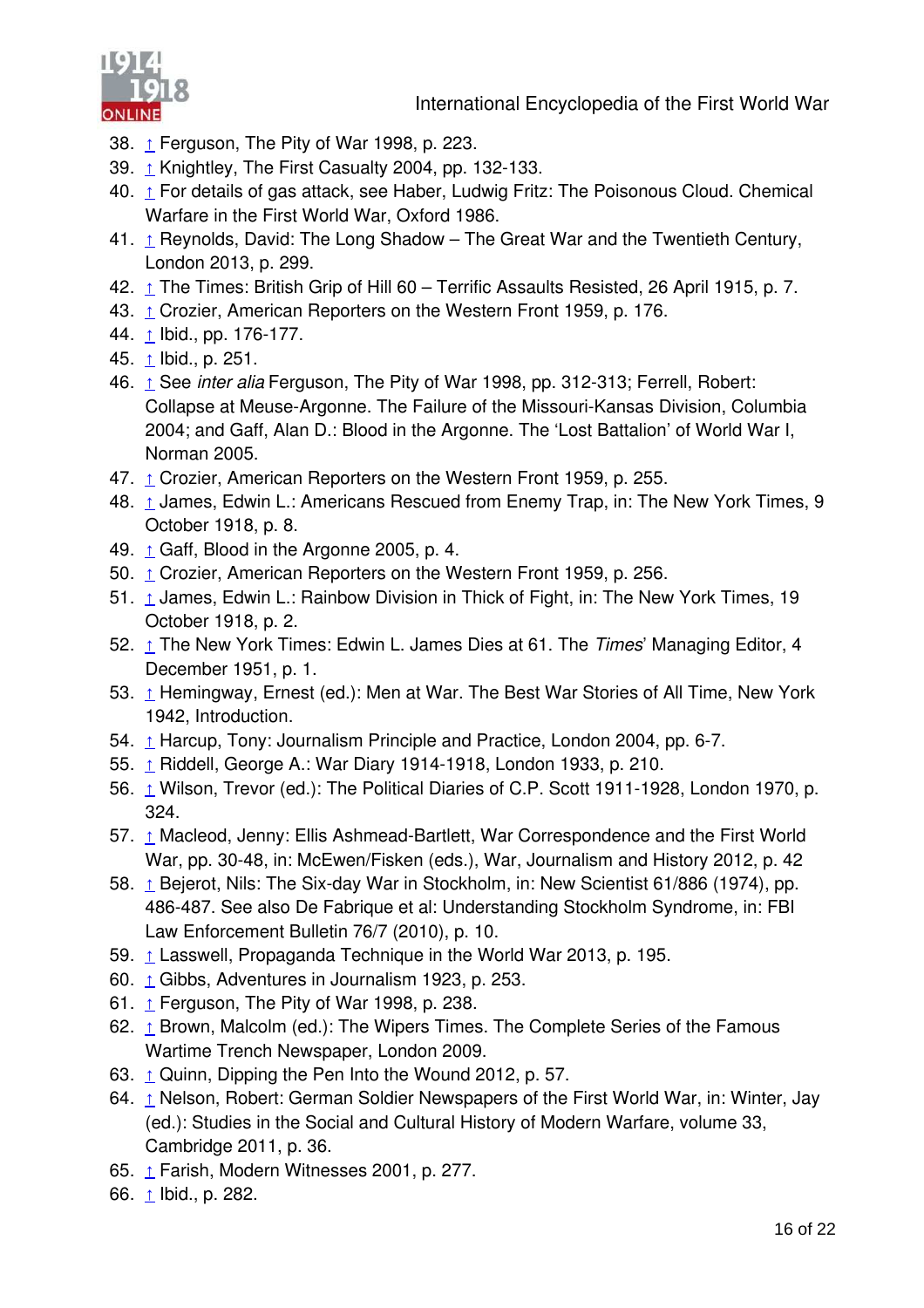

<span id="page-17-0"></span>67. [↑](#page-17-0) Lonsdale, Sarah: A Golden Interlude. Journalists in Early Twentieth Century British Literature, in: Parliamentary Affairs 64/2 (2011), pp. 326-340.

#### **Selected Bibliography**

11 References

Crozier, Emmet: [American reporters on the Western Front, 1914-1918](http://editorial.1914-1918-online.net/smw/index.php/Bib:HTETB3FF), New York 1959: Oxford University Press

[Delporte, Christian: Les journalistes en France, 1880-1950: naissance et construction d'une](http://editorial.1914-1918-online.net/smw/index.php/Bib:UDACNVS8) profession, Paris 1999: Éd. du Seuil

Farrar, Martin J.: [News from the front: war correspondents on the Western Front, 1914-18](http://editorial.1914-1918-online.net/smw/index.php/Bib:3ED52KW3), Thrupp 1998: Sutton Publishing

Ferguson, Niall: [The pity of war](http://editorial.1914-1918-online.net/smw/index.php/Bib:PT2I42A3), New York 1999: Basic Books

Gibbs, Philip: [Adventures in journalism](http://editorial.1914-1918-online.net/smw/index.php/Bib:2A3N4JSB), New York; London 1923: Harper & Brothers [Knightley, Phillip: The first casualty. The war correspondent as hero and myth-maker from](http://editorial.1914-1918-online.net/smw/index.php/Bib:JSJKJKGV) the Crimea to Iraq, Baltimore 2004: Johns Hopkins University Press

Lasswell, Harold D.: [Propaganda technique in the World War](http://editorial.1914-1918-online.net/smw/index.php/Bib:E752N4MB), New York 1927: Kegan Paul Lovelace, Colin: [British press censorship during the First World War](http://editorial.1914-1918-online.net/smw/index.php/Bib:3ZD4XAFX), in: Boyce,

George / Curran, James / Wingate, Pauline (eds.): Newspaper history from the seventeenth century to the present day, London; Beverly Hills 1978: Constable; Sage Publications, pp. 307-319

[Marquis, Alice G.: Words as weapons. Propaganda in Britain and Germany during the First](http://editorial.1914-1918-online.net/smw/index.php/Bib:RDUMIWRR) World War, in: Journal of Contemporary History 13/3, 1978, pp. 467-498

[McEwen, Yvonne / Fisken, Fiona A.: War, journalism and history. War correspondents in](http://editorial.1914-1918-online.net/smw/index.php/Bib:R97XGIPT) the two world wars, Frankfurt; New York 2012: Peter Lang

Schudson, Michael: [Why democracies need an unlovable press](http://editorial.1914-1918-online.net/smw/index.php/Bib:9AUQM5K7), Cambridge; Malden 2008: **Polity** 

#### Images



**Philip Gibbs in a trench on the Somme**

Philip Gibbs (on the right) and another war correspondent observing aerial combat from a trench during the Battle of the Somme, in Sept ember 1916. Brooks, Ernest (Lieutenant) (photographer), 17 September 1916, Somme, France. IWM (Q 1062), http://www.iwm.org.uk/c ollections/item/object/205077700.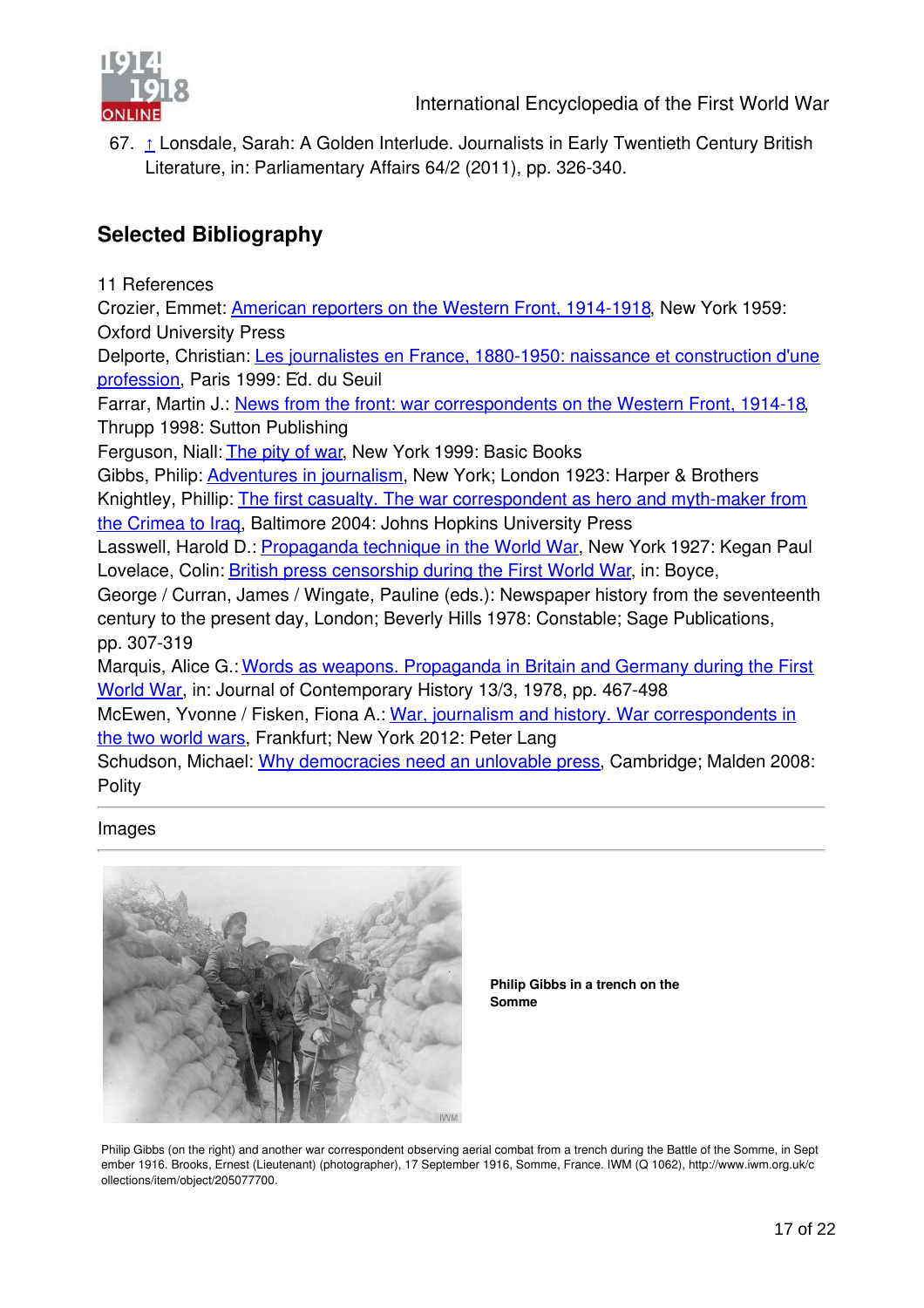

#### International Encyclopedia of the First World War



**Peter I of Serbia talking to a war correspondent**

While retreating to the Adriatic Sea coast in November/December 1915 during the Salonika campaign, King Peter I of Serbia is talking t o a foreign press correspondent. Serbian official photographer, 1915, n.p. IWM (Q 52354), http://www.iwm.org.uk/collections/item/object/ 205285970.



**War correspondents waiting to be presented to George V**

Outside the Tramecourt Chateau in northern France, on 13 August 1918 British and Allied war correspondents are waiting to be present ed to King George V. McLellan, David (Second Lieutenant), 13 August 1918, Tramecourt, Pas-de-Calais, France. IWM (Q 9254), http://w ww.iwm.org.uk/collections/item/object/205245031.



**British press correspondents at the Belgian front**

British press correspondents are visiting the Belgian front, with Perry Robinson, a Times war correspondent, standing at the centre, smo king a pipe. Brooks, Ernest (Lieutenant), 9 September 1917, Houthem, Hainaut, Belgium. IWM (Q 2946), http://www.iwm.org.uk/collectio ns/item/object/205079893.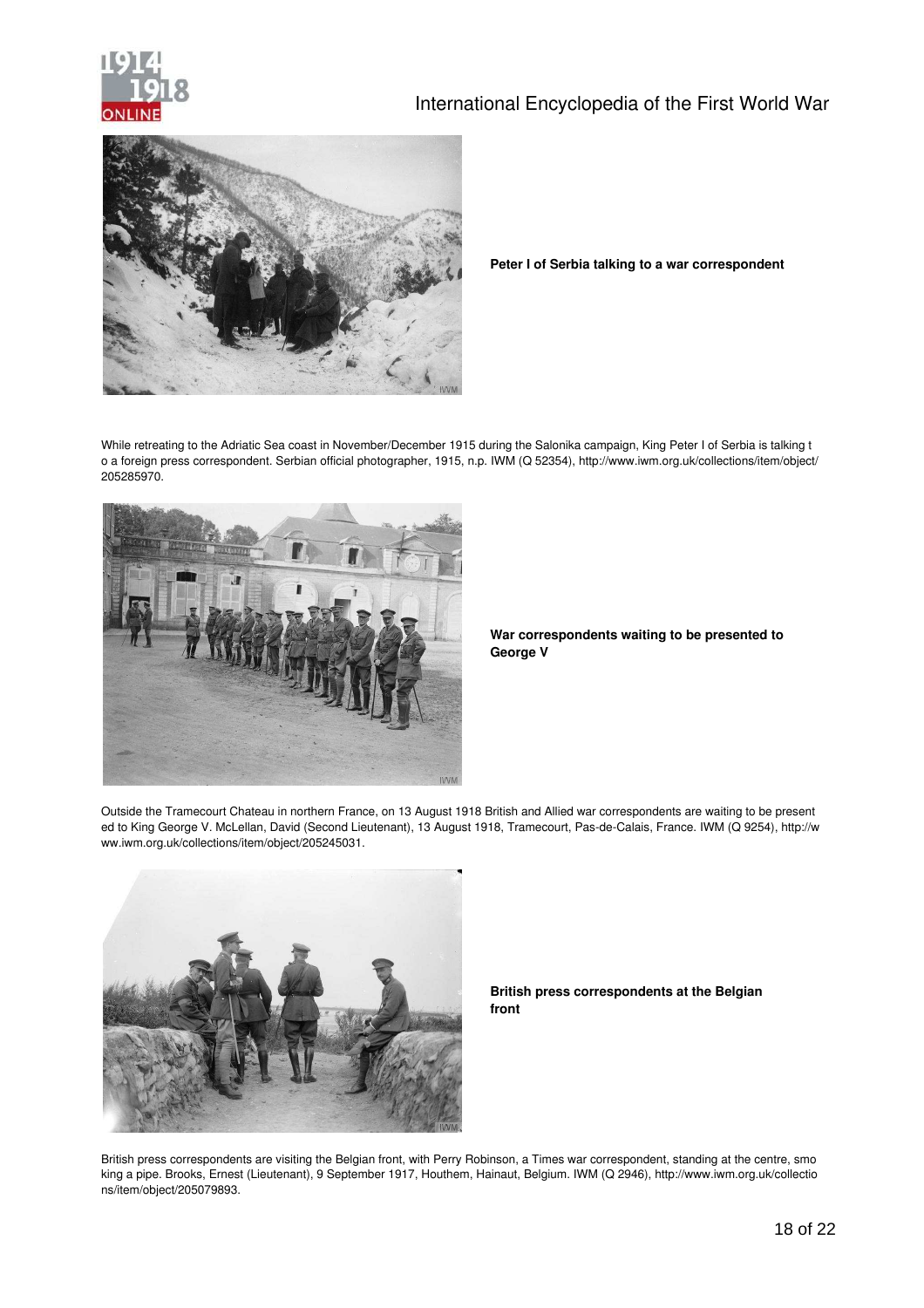

#### International Encyclopedia of the First World War



#### **Edward Alexander Powell and Max von Boehn**

American war correspondent Edward Alexander Powell (1879-1957) is standing next to German general Max von Boehn (1850-1921). T hompson, Donald C.: General von Boehn, Mr. Powell, black-and-white photograph, n.d. [1915], in: Powell, Edward Alexander: Fighting in Flanders, Toronto 1915, frontispiece; source: Internet Archive, http://www.archive.org/details/fightingflanders00poweuoft. Courtesy of th e Internet Archive.



**Advertisement showing war correspondent at Gallipoli coast**

An advertisement for Empire Typewriter shows British war correspondent Ellis Ashmead-Bartlett (1881-1931) typing a report at Suvla Ba y at the Gallipoli coast in 1915. Unknown photographer, 1915, Suvla Bay. IWM (Art.IWM EPHEM 00275), http://www.iwm.org.uk/collectio ns/item/object/40118.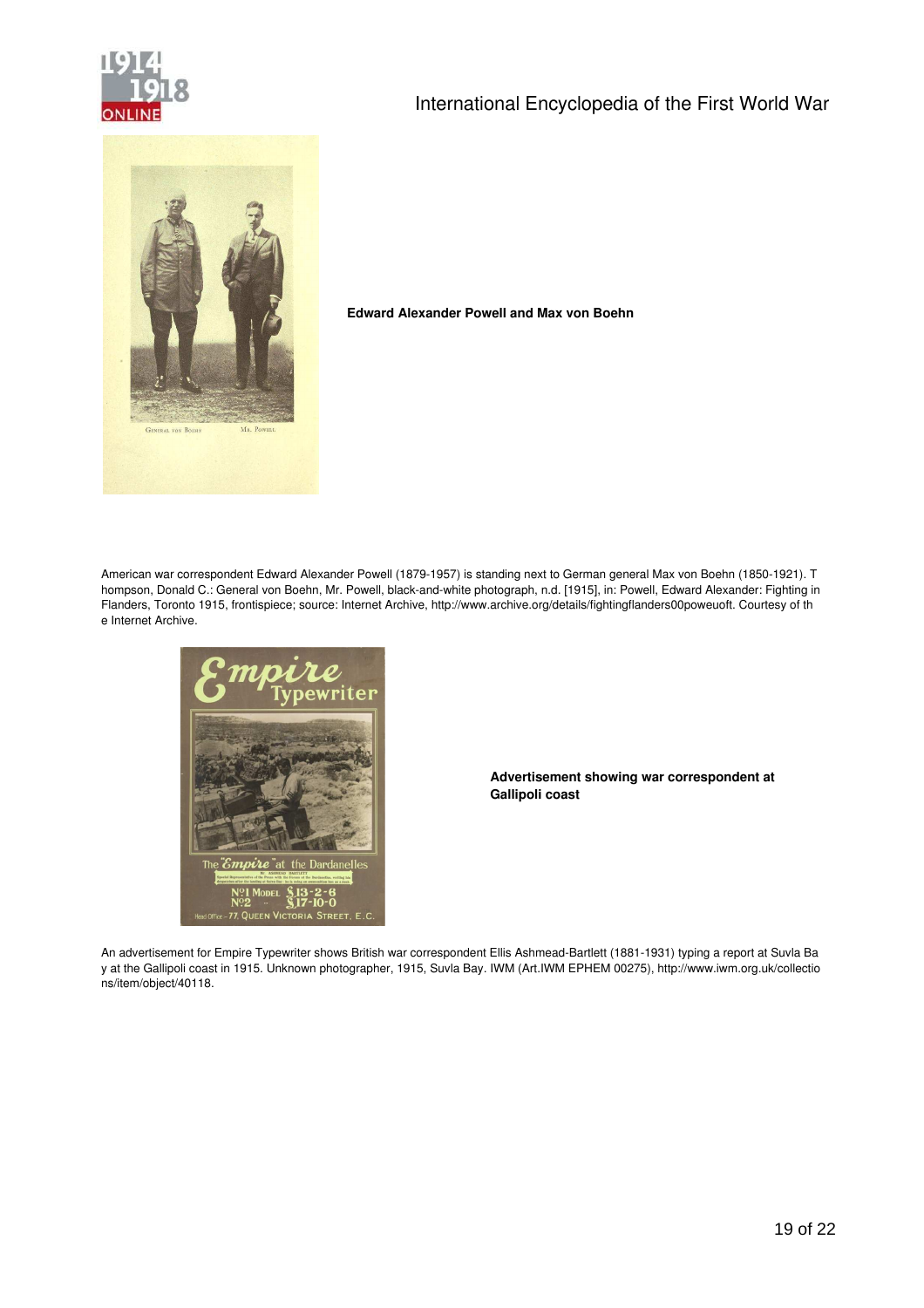



**War correspondents after the evacuation of Gallipoli**

George Ward Price (to the left) and Henry Nevinson, two British war correspondents, on board a Royal Navy battleship after the evacuati on of Suvla Bay at Gallipoli. Brooks, Ernest (Lieutenant), January 1916, Gallipoli, Dardanelles, Ottoman Empire. IWM (Q 13744), http://w ww.iwm.org.uk/collections/item/object/205248893.



**They Are Giving All, poster, 1918**

Harvey Dunn was an illustrator working as an official artist-correspondent at the front. His painterly and dynamic rendition of battle is repr esentative of many American posters that focussed on servicemen working together in defence of freedom and democracy with the impli cation that the first and immediate loyalty is to the group. Harvey Dunn (1854-1952), 1918, U.S.A. IWM (Art.IWM PST [017309])http://ww w.iwm.org.uk/collections/item/object/8183.

| Extent of, and Location<br>of Censorship | <b>Censorship Body</b>                                                                                                                                                                                  | <b>Target of Censorship</b>                                      |
|------------------------------------------|---------------------------------------------------------------------------------------------------------------------------------------------------------------------------------------------------------|------------------------------------------------------------------|
| <b>Army Zones</b>                        | Unit Heads<br><b>GRAND</b><br><b>HEADQUARTERS</b><br>Information and Press<br>Commissions<br>Section<br>for the Control<br><b>Information and Political</b><br>of Postal<br>Services<br>Affairs Section | <b>Trench Newspapers</b><br>Soldier and Civilian Mail            |
| <b>Interior Zone</b><br><b>PARIS</b>     | Ministers<br><b>MINISTER OF WAR</b><br>Press Office<br><b>Paris Police</b><br><b>Prefecture</b>                                                                                                         | Daily and Weekly National<br>Press<br>Plays, Songs and Magazines |
| <b>Interior Zone</b><br>PROVINCIAL       | Commissions for the Control of<br><b>Local Press</b>                                                                                                                                                    | Daily Regional Press                                             |

**Organization of censorship in France at the end of 1914**

This table shows the organization of censorship in France at the end of 1914. Organization of censorship in France at the end of 1914, s ource: Charles Ridel. Contributed by Charles Ridel.

#### **External Links (18)**

[Beurier, Joëlle: Information, Censorship or Propaganda? The Illustrated French Press in the](http://referenceworks.brillonline.com/media/dlws1/nij9789004166592_293-324.pdf?id=brills-digital-library-of-world-war-i/information-censorship-or-propaganda-the-illustrated-french-press-in-the-first-world-war-nij9789004166592_i_449_89#pagemode=bookmarks&p)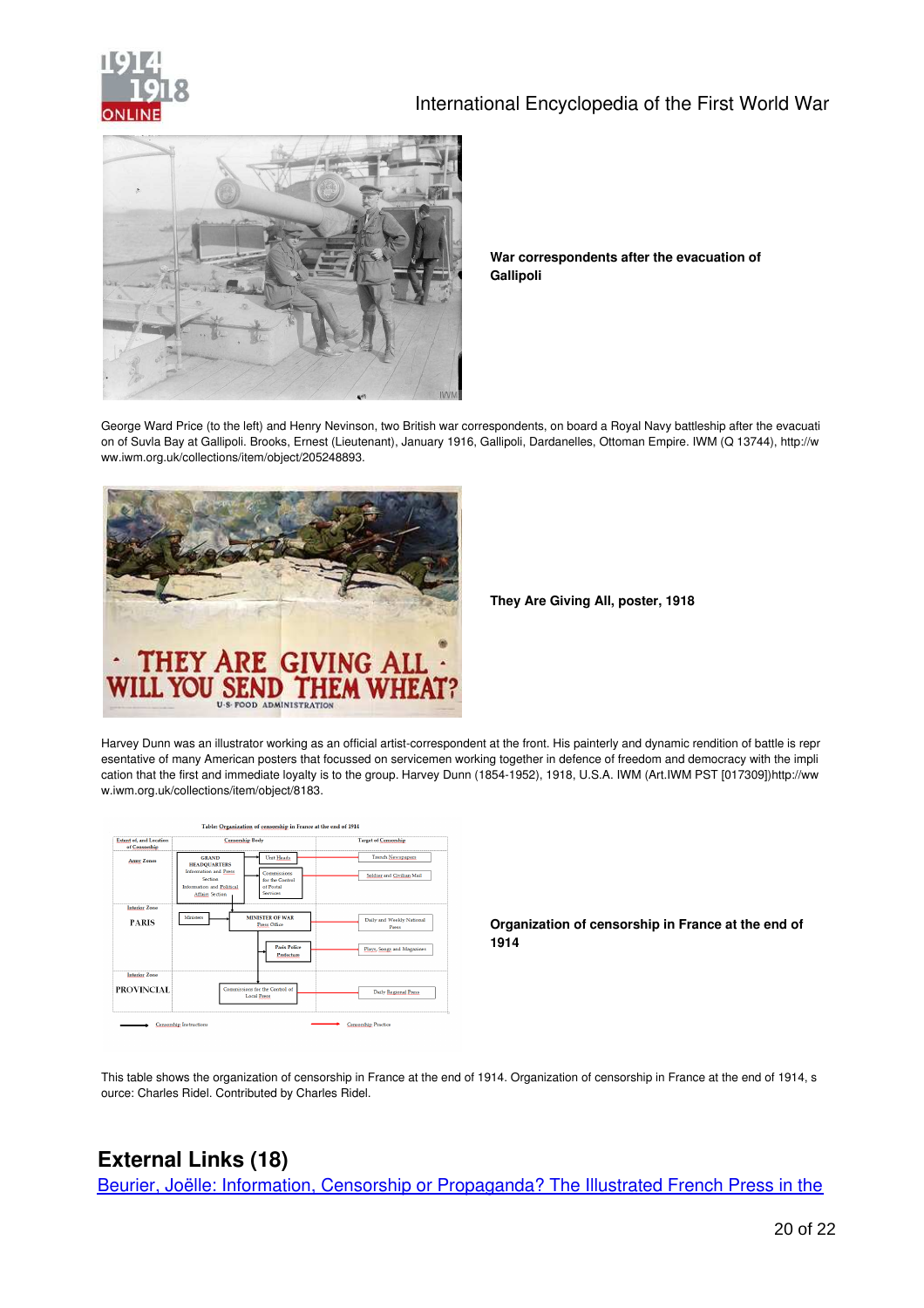

First World War, 2008 (BrillOnline) (Article) (retrieved: 12 January 2016)

[Committee on Public Information: Preliminary statement to the press of the United States,](https://archive.org/details/preliminarystate00unit) Washington D.C. 1917 (Internet Archive) (Article, Primary source) (retrieved: 20 August 2015)

Creel, George: How We Advertised America. The First Telling of the Amazing Story of the [Committee on Public Information That Carried the Gospel of Americanism to Every Corner](https://archive.org/details/howweadvertameri00creerich) of the Globe, New York 1920 (Internet Archive) (Book) (retrieved: 5 May 2014)

[Defence of the Realm Act, 12 August 1914, 2009 \(FirstWorldWar.com\)](http://www.firstworldwar.com/source/defenceoftherealm.htm) (Primary source) (retrieved: 5 May 2014)

[Defence of the Realm Consolidation Act, 27 November 1914 \(The National Archives\)](http://www.nationalarchives.gov.uk/pathways/firstworldwar/first_world_war/p_defence.htm) (Primary source) (retrieved: 5 May 2014)

[Entwisle, John: In the First World War, whose side was Reuters on? 31 July 2014 \(The](http://thebaron.info/archives/in-the-first-world-war-whose-side-was-reuters-on) Baron) (Article) (retrieved: 8 October 2015)

[Feldzeitungen aus dem 1. Weltkrieg \(Universität Heidelberg\)](http://www.ub.uni-heidelberg.de/helios/digi/feldzeitungen.html) (Database) (retrieved: 5 May 2014)

[First World War Official Photographs \(National Library of Scotland\)](http://digital.nls.uk/first-world-war-official-photographs/pageturner.cfm?mode=gallery&id=75171407&sn=1) (Image) (retrieved: 28 April 2014)

[Forcade, Olivier: Censure, secret et opinion en France de 1914 à 1919 \(Persee\)](http://www.persee.fr/web/revues/home/prescript/article/mat_0769-3206_2000_num_58_1_404249) (Article) (retrieved: 17 September 2014)

[French Newspapers Archives \(Gallica\)](http://gallica.bnf.fr/html/und/presse-et-revues/presse-et-revues) (Database) (retrieved: 19 November 2015) [Gesetz über die Presse vom 7. Mai 1874 \(Lebendiges Museum Online\)](http://www.dhm.de/lemo/objekte/pict/z465_1874_02/index.html) (Primary source) (retrieved: 26 January 2015)

[Le Matin \(Gallica\)](http://gallica.bnf.fr/ark:/12148/cb328123058/date.r=Le%2BMatin%2B) (Database) (retrieved: 16 September 2014)

[Links to Newspaper Archives Netherlands/Worldwide](http://kranten-historisch.startpagina.nl/) (Database) (retrieved: 5 May 2014) Ministère de la guerre. Section photographique de l'armée: Documents de la Section [photographique de l'Armée française, 1917 \(University of Wisconsin Digital Collections\)](http://digicoll.library.wisc.edu/cgi-bin/History/History-idx?type=turn&entity=History.FrenchImages.p0001&id=History.FrenchImages&isize=M) (Article) (retrieved: 28 April 2014)

[Pictorial News, Official, 8 April 1918 \(Imperial War Museums\)](http://www.iwm.org.uk/collections/item/object/1060005453) (Video) (retrieved: 5 May 2014)

[TimesMachine - The New York Times Archive](http://timesmachine.nytimes.com/browser) (Database) (retrieved: 9 March 2016) [World War One Archive \(The Daily Telegraph\)](http://www.telegraph.co.uk/news/ww1-archive/) (Article) (retrieved: 3 July 2014) [ZEFYS Zeitungsinformationssystem \(Staatsbibliothek zu Berlin\)](http://zefys.staatsbibliothek-berlin.de/) (Database) (retrieved: 28 October 2015)

#### **Recommended Citation**

Luckhurst, Tim: War Correspondents, in: 1914-1918-online. International Encyclopedia of the First World War, ed. by Ute Daniel, Peter Gatrell, Oliver Janz, Heather Jones, Jennifer Keene, Alan Kramer, and Bill Nasson, issued by Freie Universität Berlin, Berlin 2014-10-08. **DOI**: [http://dx.doi.org/10.15463/ie1418..](http://dx.doi.org/10.15463/ie1418.)

#### **Metadata:**

Article Type=Thematic Survey Article Article-URL=War Correspondents Author(s)=Tim Luckhurst License=http://creativecommons.org/licenses/by-nc-nd/3.0/de/deed.en\_GB Title=War Correspondents Authors Keywords=Correspondents | Western Front | Censorship | Self-Censorship |